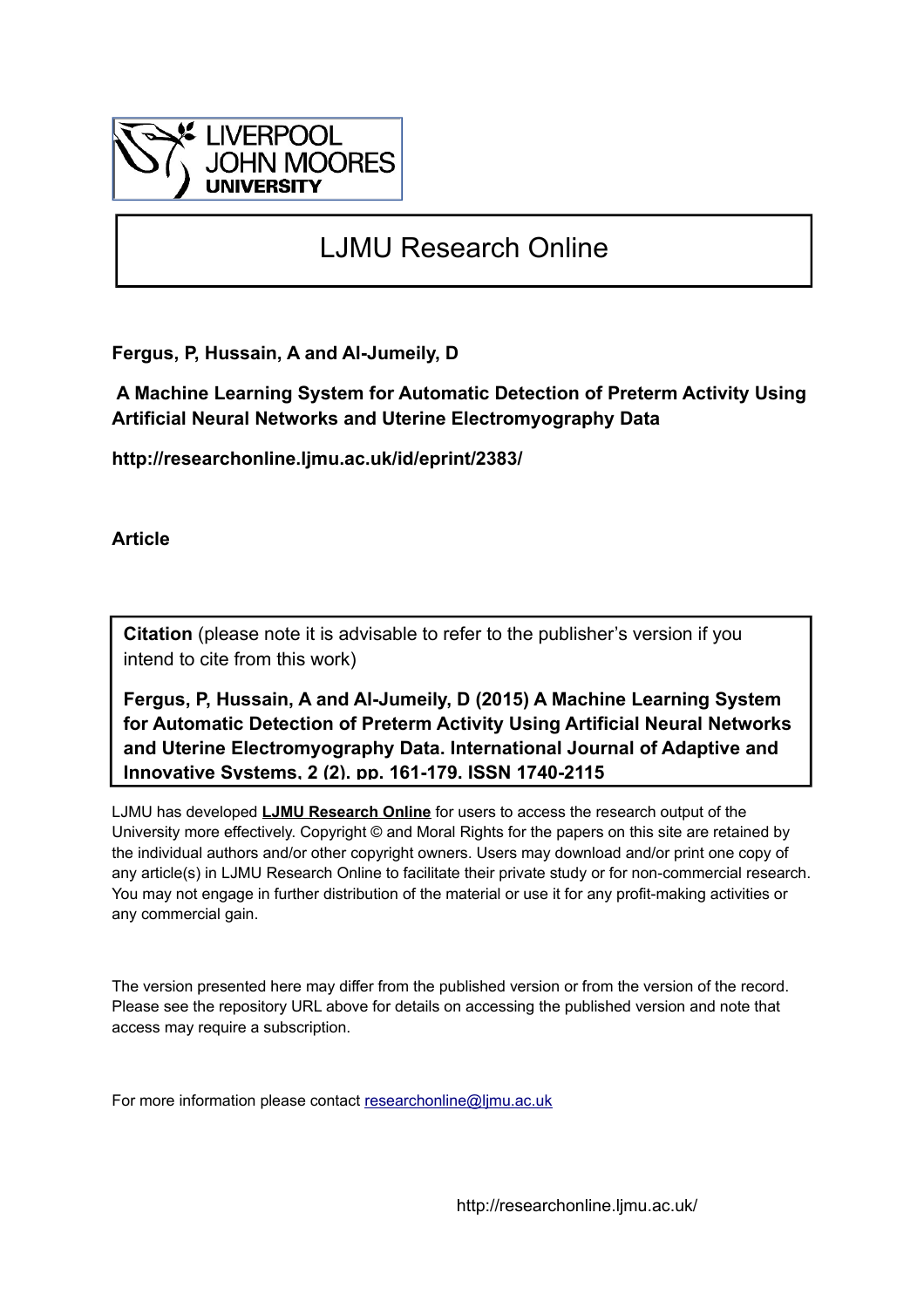## **A Machine Learning System for Automatic Detection of Preterm Activity Using Artificial Neural Networks and Uterine Electromyography Data**

P. Fergus<sup>1</sup>, A. Hussain<sup>1</sup>, D. Al-Jumeily<sup>1</sup> and H. Hamdan<sup>2</sup>

*1 Applied Computing Research Group, Liverpool John Moores University, Byrom Street, Liverpool, L3 3AF, United Kingdom.*

*Email:P.Fergus@ljmu.ac.uk*

*Telephone: +44(0)151-231-2629*

*2 Supelec, Department of Signal Processing and Electronic Systems, Plateau de Moulon, 3 rue Joliiot-Curie, 91192 Gif-sur-Yvette Cedex, France.*

*Email: Hani.Hamdan@supelec.fr*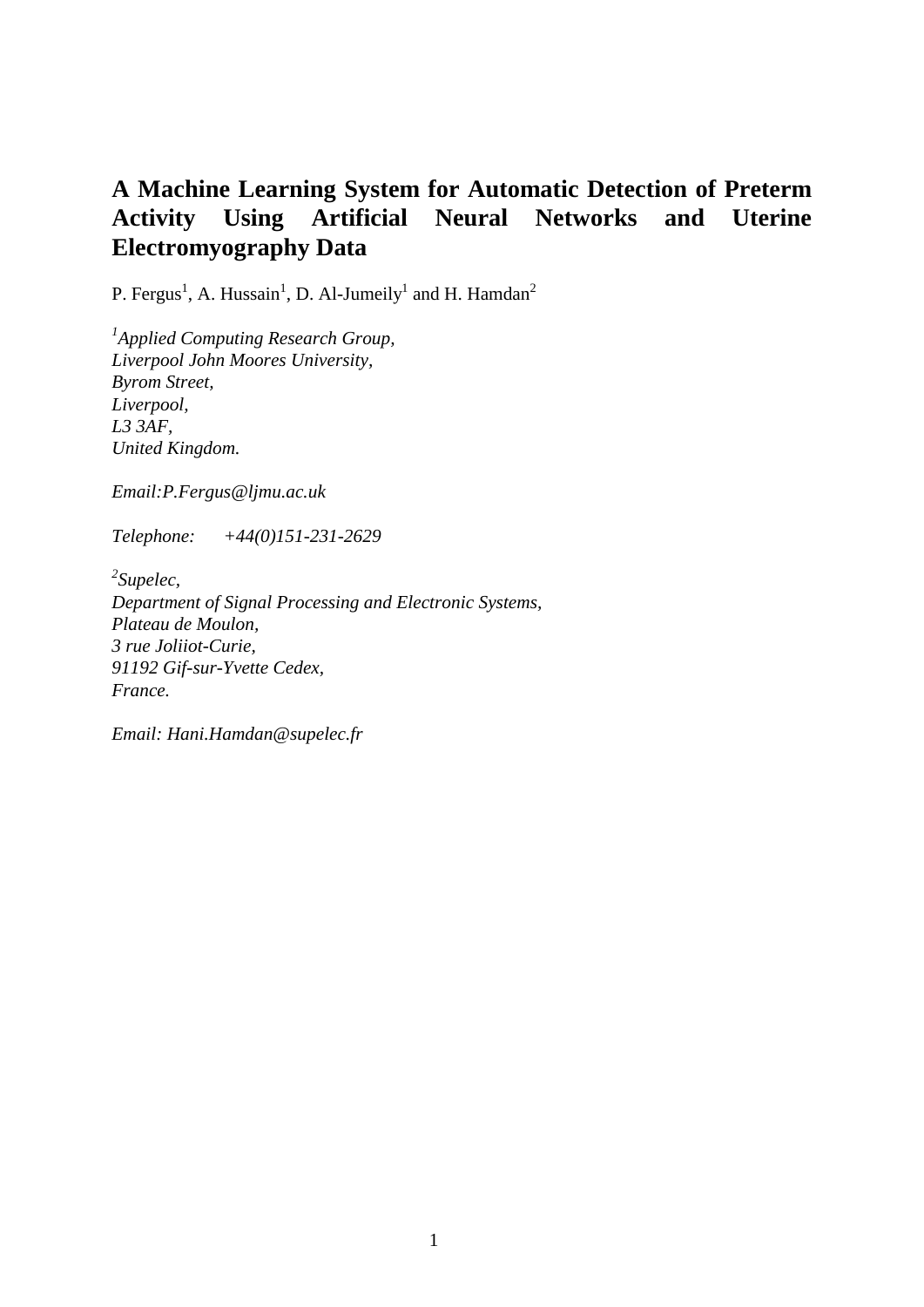## **A Machine Learning System for Automatic Detection of Preterm Activity Using Artificial Neural Networks and Uterine Electromyography Data**

#### **ABSTRACT**

**Background:** Preterm births are babies that are born before 37 weeks of gestation. The premature delivery of babies is regarded as a major global public health issue with those affected at greater risk of developing short and long-term complications. The care provided for premature infants has significantly improved. However, it has had no impact on reducing the prevalence of preterm birth. Therefore, a better understanding of why preterm births occur is needed.

**Methods:** Electromyography is used to capture electrical activity in the uterus to help treat and understand the condition, which is time consuming and expensive. This has led to a recent interest in automated detection of the electromyography correlates of preterm activity. This paper explores this idea further using artificial neural networks to classify term and preterm records, using an open dataset containing 300 records of uterine electromyography signals. The Synthetic Minority Oversampling TEchnique is used to oversample the minority preterm class (38 records) to address the issues found in unbalanced datasets and classification.

**Results:** Our approach shows an improvement on existing studies with 94.56% for sensitivity, 87.83% for specificity, and 94% for the area under the curve with 9% global error when using the Multilayer perceptron neural network trained using the Levenberg-Marquardt algorithm.

**Discussion:** The Multilayer perceptron neural network trained using the Levenberg-Marquardt algorithm produced the best results, which is trained using Newton's method of least squares optimization and is an efficient learning algorithm for neural networks that have a few hundred weights, despite being computationally expensive.

*Keywords: Term delivery, preterm delivery, machine learning, classification, Electrohysterography*

#### **1. INTRODUCTION**

1

A premature baby is a newborn who is delivered, alive, before 37 weeks of gestation according to the World Health Organisation (WHO) [1]. The global prevalence of preterm births was said to be 10% of all births in 2010 [1]. In England and Wales, 7% of live births were *preterm*<sup>1</sup> in 2009. Preterm birth has a significant adverse effect on the newborn. Approximately, 50% of all perinatal deaths are caused by *preterm* delivery [2], with those surviving often suffering from afflictions, caused by the birth. These include disabilities,

<sup>&</sup>lt;sup>1</sup> (Gestation-specific infant mortality in England and Wales, 2009, http://ons.gov.uk)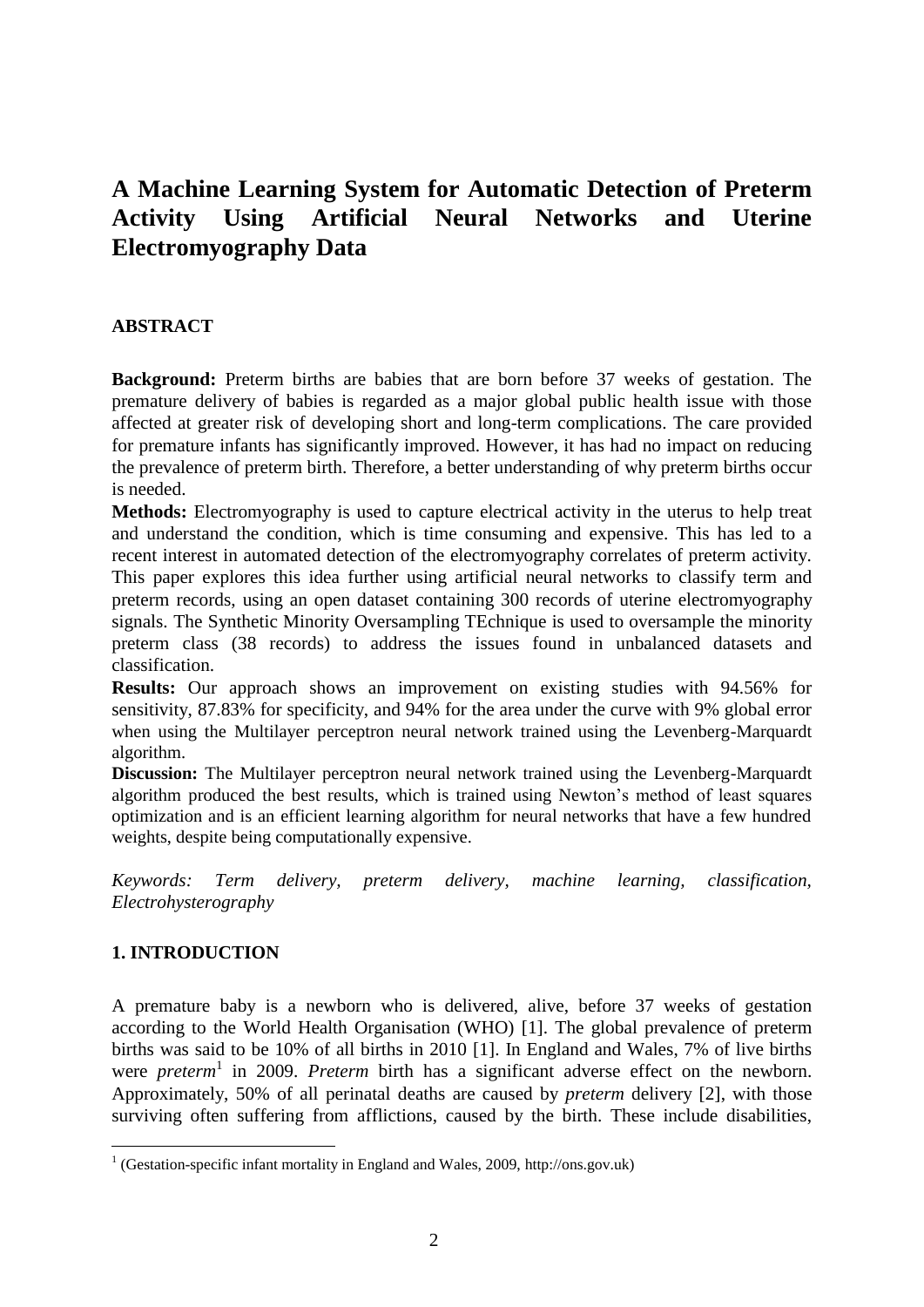problems with growth, and mental development [3]. In 2005, the overall cost, in the US, was estimated to be \$26.3 billion, while, in England and Wales, this value was close to £2.95 billion [4].

The cause of preterm birth, in many situations, is elusive and unknown. According to Baker *et al.* [2], one-third are medically indicated or induced (delivery is brought forward) in the interest of the mother and baby. Another third occurs when membranes rupture, prior to labour, and is known as *Preterm Premature Rupture of Membranes* (*PPROM*). In the remaining third, spontaneous contractions (termed *preterm labour* or *PTL*) develop. While it is difficult to identify particular causes, studies have found several factors for why *PTL*/*PPROM* may occur [5], [6]. These include a previous *preterm* delivery (20%); last two births have been *preterm* (40%), and multiple births (twin pregnancy carries a 50% risk). Other health and lifestyle factors have also been found, and these include cervical and uterine abnormalities, recurrent antepartum haemorrhage, underweight or obese mothers, ethnicity, social deprivation, long working hours/late nights, alcohol and drug use, and folic acid deficiency.

Where there is clinical uncertainty, para-clinical evidence from Electrohysterography (*EHG*) can help to detect preterm activity earlier and provide treatment to mitigate its affects. However, *EHG* capture and interpretation are time-consuming and costly because interpretation can currently only be performed by specialist clinicians, trained in *EHG* interpretation. This has led to a recent interest in automated preterm activity detection. In this paper, the focus is on prolonged ambulatory monitoring in a hospital for patients with an unclear diagnosis and underlying problems that manifest as human preterm activity. An open dataset has been adopted, which contains 300 records (raw *EHG* signals) of pregnant subjects (262 term and 38 preterm). The results indicate that artificial neural networks outperform a number of previous approaches in the ambulatory monitoring of uterine electromyography data.

The structure, of the remainder, of this paper is organised as follows. Section 2 describes the underlying principles of Electrohysterography. Section 3 describes how features are extracted from Electrohysterography signals. Section 4 discusses machine learning and its use in term and *preterm* classification, while section 5 presents the approach taken in this paper. Section 6 describes the evaluation, and Section 7 discusses the results. Section 8 then concludes the paper.

## **2. ELECTROHYSTEROGRAPHY**

Electrohysterography (*EHG*) is the recording of changes in electrical activity associated with uterine contractions. To retrieve *EHG* signals, bipolar electrodes are adhered to the abdominal surface. These are spaced at a horizontal, or vertical, distance of 2.5cm to 7cm apart. Most studies use four electrodes, although other configurations have been reported; two [7]; sixteen [8]–[13]; and 64 [14].

Raw *EHG* signals are the result of electrical activity propagated between cells in the myometrium (the muscular wall of the uterus). The signal is a measure of the potential differences between electrodes, in the time domain. They are not propagated by nerve endings; however, the propagation mechanism is not clear [15]. Since the late 70s, one theory is that gap junctions are the mechanisms responsible. However, more recently it has been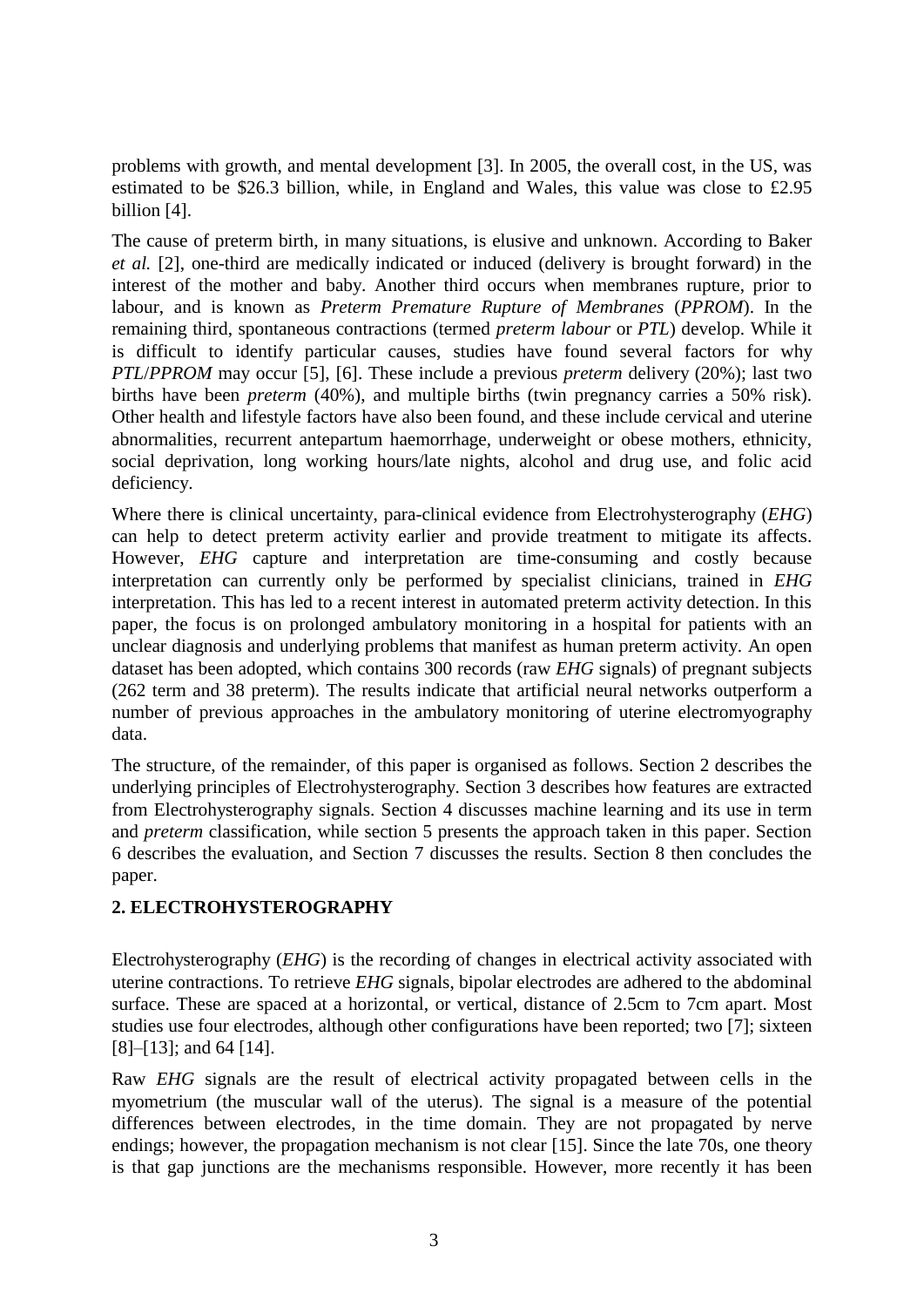suggested that interstitial cells, or stretch receptors may be the cause of propagation [16]. Gap junctions are groups of proteins that provide channels of low electrical resistance between cells. In most pregnancies, the connections between gap junctions are sparse, although they do gradually increase, until the last few days before labour. A specific pacemaker site has not been conclusively identified, although, due to obvious physiological reasons, there may be a generalised propagation direction, from the top to the bottom of the uterus [17].

The electrical signals, in the uterus, are 'commands' to contract. During labour, the position of the bursts, in an *EHG* signal, corresponds roughly with the bursts shown in a tocodynamometer or intrauterine pressure catheter (*IUPC*). Clinical practises use these devices to measure contractions. More surprisingly, distinct contraction-related, electrical uterine activity is present early on in pregnancy, even when a woman is not in *true labour*. Gondry *et al*. identified spontaneous contractions from *EHG* records as early as 19 weeks of gestation [18]. The level of activity is said to increase, as the time to deliver nears, but increases rapidly, in the last three to four days, before delivery [19]. As the gestational period increases, the gradual increase in electrical activity is a manifestation of the body's preparation for the final act of labour and parturition. In preparation for full contractions, which are needed to create the force and synchronicity required for a sustained period of *true labour*, the body gradually increases the number of electrical connections (gap junctions), between cells. In turn, this produces contractions in training.

Before analysis or classification occurs, *EHG* signals, in their raw form, need pre-processing. Pre-processing often includes filtering, de-noising, wavelet shrinkage or transformation and automatic detection of bursts. Recent studies have typically focused on filtering the *EHG* signals to allow a bandpass between 0.05Hz and 16Hz [20]–[24]. However, there are some that have filtered *EHG* recordings as high as 50Hz [15]. Nevertheless, using *EHG* with such a wide range of frequencies is not recommended, since unwanted artefacts can affect the signal.

#### **3. FEATURE EXTRACTION FROM ELECTROHYSTEROGRAPHY SIGNALS**

Power Spectral Density (*PSD*) features are widely used in *EHG* studies. *Peak frequency* is a PSD feature that is provided within the *Term-Preterm ElectroHysteroGram* (*TPEHG*) dataset<sup>2</sup>. It describes the frequency of the highest peak in the *PSD*. Most studies focus on the *peak frequency* of the burst and it is said to be one of the most useful parameters for predicting true labour [25]. In several studies, the results show that *peak frequency* increases, as the time to delivery decreases; generally, this occurs within 1-7 days of delivery [15], [26], [20], [22], [7], [27]. The results in [24] show that there are, statistically, significant differences in the *mean* values of *peak frequency* and the *standard deviations* in *EHG* recordings taken during *term* labour (*TL*) and *term* non-labour (*TN*) and also between *preterm* labour and *preterm* non-labour.

Meanwhile, the study in [28] found that *median frequency* displayed a significant difference, between *term* and *preterm* records. When considering all 300 observations, the statistical significance was p=0.012 and p=0.013, for *Channel 3*, on the 0.3-3Hz and 0.3-4Hz frequency bands, respectively. Furthermore, this significance ( $p = 0.03$ ) was also apparent when only considering early records (before 26 weeks of gestation), with the same 0.3-3Hz frequency

1

<sup>2</sup> http://www.physionet.org/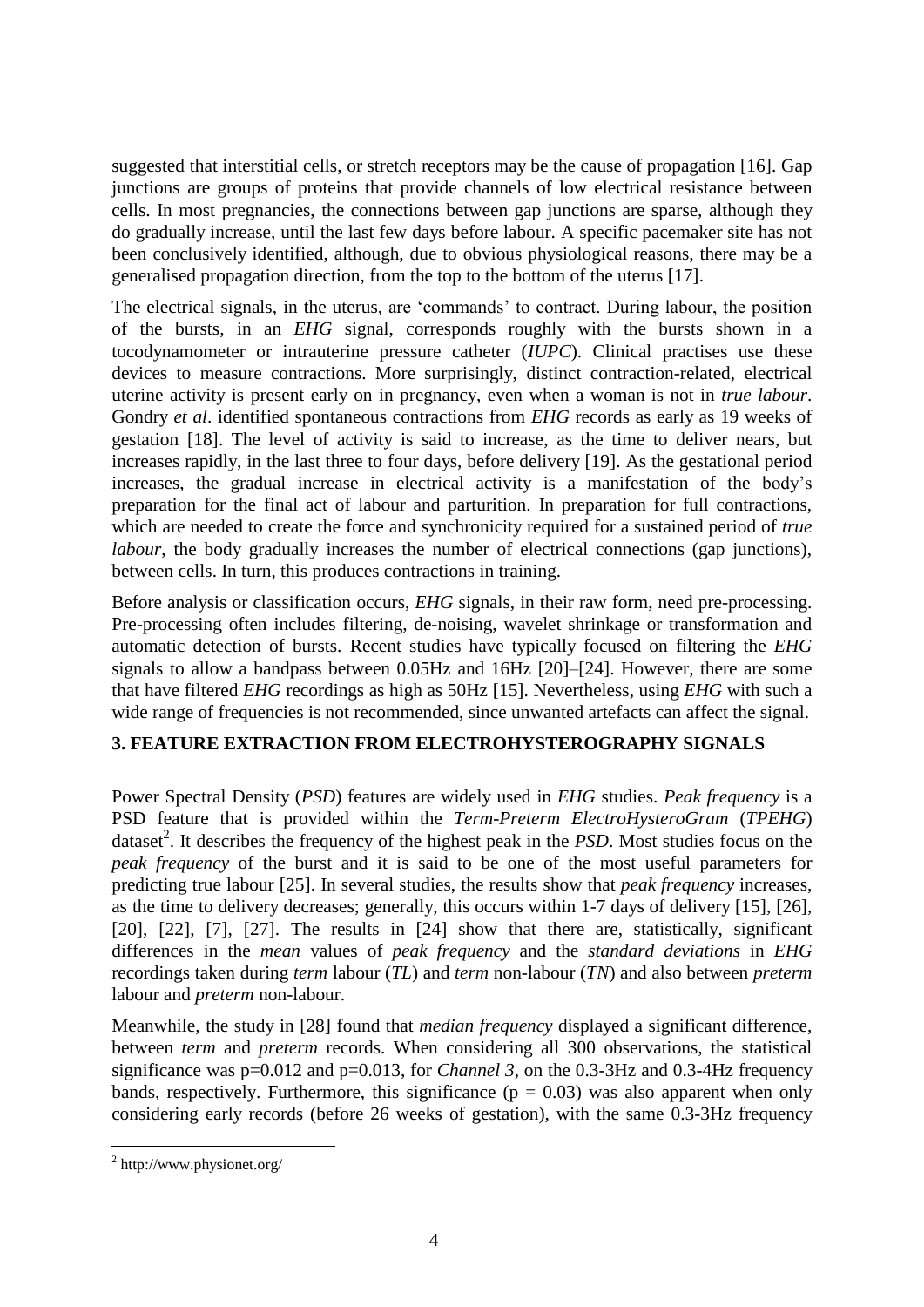band, on *Channel 3*. The study concluded that this might have been due to the enlargement of the uterus, during pregnancy, which would affect the position of electrodes.

Using the *Student's t-test*, the study in [28] found that *root mean square* might be useful in distinguishing between whether the information was recorded early (before 26 weeks of gestation) or late (after 26 weeks). The results obtained are in agreement with [26], [15], and [29], who found that the amplitude of the power spectrum increased, just prior to delivery. This was despite only analysing the *root mean square* values, per burst, rather than the whole signal. Other studies found that amplitude-related parameters did not display a significant relationship to gestational age or indicate a transition to delivery (within seven days) [21], [19], [24]. Some of these discrepancies may be due to the differences between the characteristics in the studies: [28] compared records before and after 26 weeks, whereas [21] only examined records after the 25th week; [30] and [27] studied rat pregnancy, in contrast to human pregnancy. The frequency band used in [26] and [15] was also a much broader band than in other studies (0.3 - 50Hz; no bandwidth given for [29]), and also, the studies by [30] and [27] measured per burst, whilst [21] measured the whole signal.

*Sample entropy* measures the irregularity of a time series, of finite lengths. This method was introduced by [31] to measure complexity in cardiovascular and biological signals. The more unpredictable the time series is, within a signal recording, the higher its sample entropy. The process is based on calculating the number of matches of a sequence, which lasts for *m* points, within a given margin *r*. The disadvantage of this technique is the requirement to select two parameters, *m* and *r*. However, *sample entropy* did show a statistical difference between *term* and *preterm* delivery information, recorded either before or after the 26th week of gestation, when using any of the aforementioned frequency bands, but only using the signal from *Channel 3* [28].

Phinyomark *et al.* have carried out an extensive evaluation of features commonly used and extracted from electromyography (*EMG*) signals, which have not been widely explored in studies on *preterm* deliveries [32]. Some of the more interesting features include, *Log Detector*, *Waveform Length* and *Variance* with classification accuracies of 83.32%, 88.72% and 78.42% respectively. The *Log Detector* of the *EMG* is useful in providing an estimate of the muscle contraction, while *Waveform Length* measures the complexity of the *EMG* signal. The *Variance* of an *EHG* signal does not have the same discriminatory power as the aforementioned features, however, it is useful in augmenting the other features to provide a more powerful feature vector [33].

#### **4. TERM AND PRETERM CLASSIFICATION**

Machine Learning algorithms have been utilised in a large number of studies to classify *term* and *preterm* deliveries and distinguish between *non-labour* and *labour* events [34]. In [10], Moslem *et al.* argue that artificial neural networks are particularly useful for identifying important risk factors associated with *preterm* birth with global accuracies ranging between 73% and 97%.

In one such study, Baghamoradi *et al.* [35] adopted the *TPEHG* database, and compared *sample entropy* with different cepstral coefficient values extracted from each signal recording through sequential forward selection and Fisher's discriminant. A multi-layer perceptron (MLP) neural network, trained using the backpropagation algorithm, was implemented to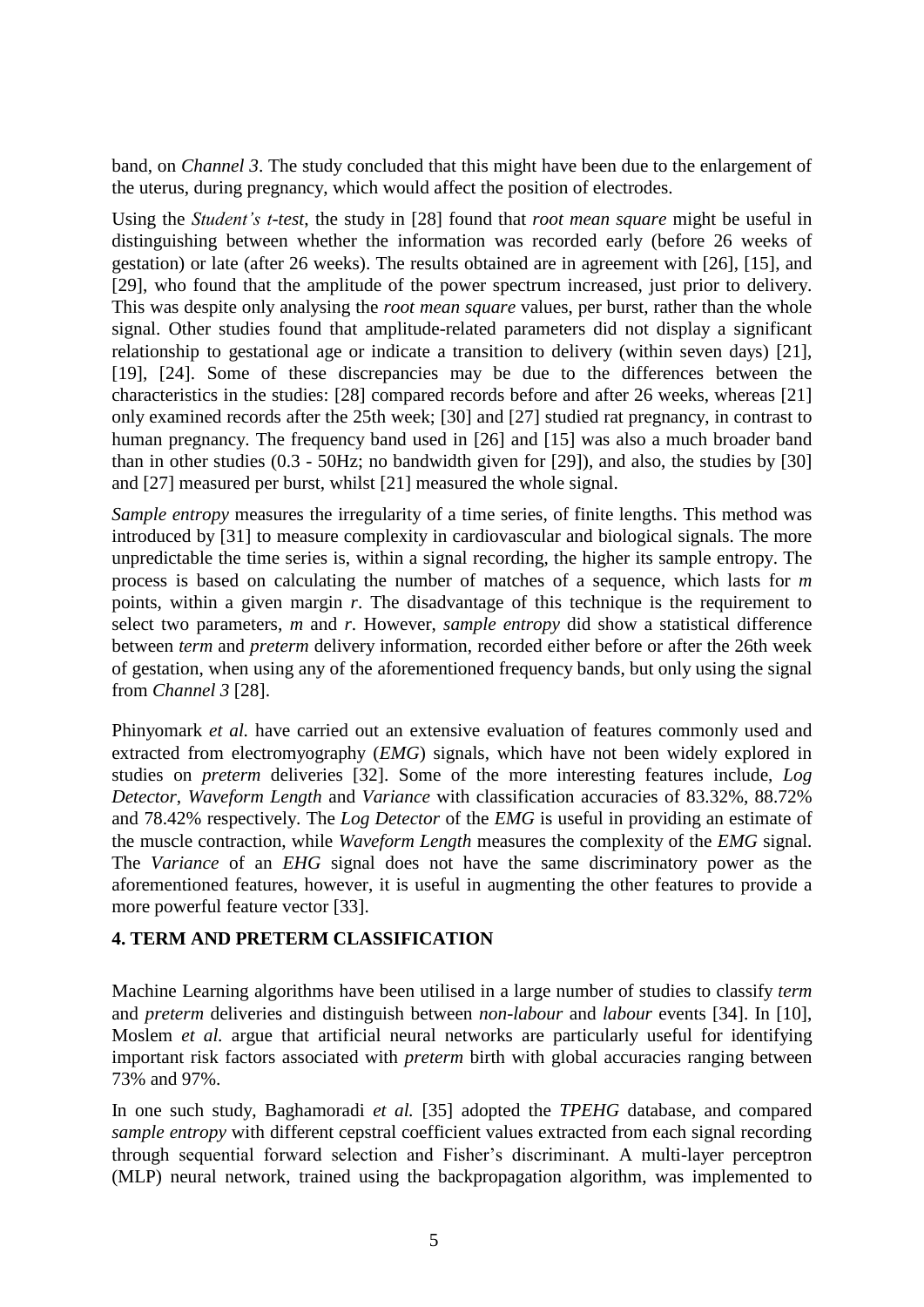classify each of feature vectors as either *term* or *preterm*. The results indicate that using three cepstral coefficients produced the best classification accuracy, with  $72.73\%$  ( $\pm$ 13.5); using thirty coefficients showed only 53.11% (±10.5) accuracy, while *sample entropy* performed the worst with an accuracy of  $51.67\%$  ( $\pm$ 14.6).

Meanwhile, Al-Askar *et al.* [36] have developed a neural network that builds on the selforganized layer inspired by immune algorithm (SONIA) network, to classify both *term* and *preterm* labour using *EHG* signals from the *TPEHG* database. Using a feature set comprised of *peak frequency*, *median frequency*, *root mean squares* and *sample entropy* (extracted from the raw signals on Channel 3 in the 0.3-3Hz frequency band), the algorithm was evaluated and the results show an overall accuracy of 70.82%.

Support Vector Machines (SVM) have featured widely in research on *preterm* deliveries and are considered robust algorithms for classification tasks [8]–[10]. The primary focus has been to classify contractions as *labour* or *non-labour* events, using different locations on the abdomen. The feature vectors include the *power of the EMG* signal, and the *median frequency*. The highest accuracy for a single SVM classifier, at one particular location on the abdomen, was 78.4% [8], [9], whilst the overall classification accuracy, when SVMs were combined, was 88.4% [10].

The *k-*nearest neighbour (*k-NN*) has also proven to be useful in *preterm* studies. In one particular case [37], the *k-NN* algorithm was utilised in conjunction with Autoregressive (AR) modelling and Wavelet Transform (WT) pre-processing techniques. The study focused on classifying contractions into three types, using data obtained from 16 women. Group 1 (G1), were women who had their contractions recorded at 29 weeks, and then delivered at 33 weeks; Group 2 (G2) were also recorded at 29 weeks, but delivered at 31 weeks, and Group 3 (G3) were recorded at 27 weeks and delivered at 31 weeks. Classification occurred against G1 and G2, and against G2 and G3. Using *AR*, the *k-NN* provided a classification error of 2.4% for G1 against G2 and 8.3% for G2 against G3. The classification accuracy for G1 and G2 was always lower than the equivalent G2 and G3 classifications. This suggests that it is easier to distinguish between pregnancies recorded at different stages of gestation than it is to predict the time of delivery.

## **5. AUTOMATIC DETECTION OF PRETERM ACTIVITY**

The aim in most studies, on *preterm* prediction or detection, has been to detect *true labour*, rather than predicting, in advance, whether delivery will be *preterm* or *term*. Furthermore, many studies have focused on the more advanced stages of gestation. Even when earlier stages are incorporated, they always only included those with threatened *preterm* labour.

For *term* deliveries, true labour only starts within 24 hours. For *preterm* deliveries, it may start anywhere between 7 and 10 days. The change in *EHG* activity, from *non-labour* to *labour*, is dramatic; throughout the rest of the pregnancy, any change in *EHG* is more gradual. Therefore, classification of records, into *preterm* and *term*, is particularly challenging. For this reason, and due to the configuration of the TPEHG dataset used in this study, we attempt to classify records from an earlier stage, according to whether they will eventually result in *term* or *preterm* deliveries.

## **5.1 Methodology**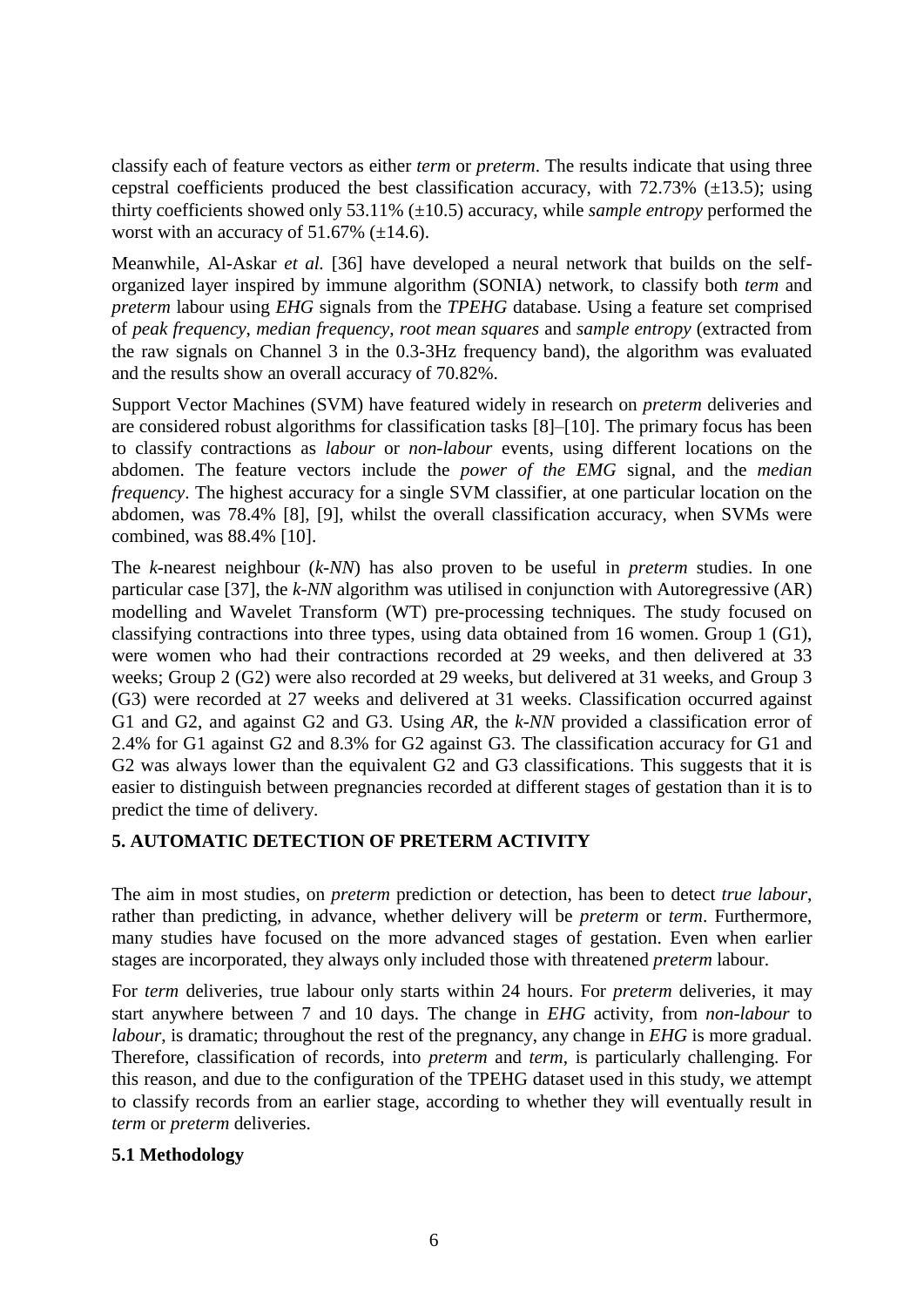The *EHG* records used in this study are from a general population of pregnant patients at the Department of Obstetrics and Gynaecology Medical Centre in Ljubljana, gathered between 1997 and 2006. These records are publicly available, via the *TPEHG* dataset, in Physionet<sup>3</sup>.

The dataset contains 300 records (one record per pregnancy). Each recording is approximately 30 minutes long and records are either recorded early, <26 weeks (at around 23 weeks of gestation) or later,  $\approx$  26 weeks (at around 31 weeks). Table 1 shows the classification of records in the *TPEHG* dataset.

| Terms:           | <b>Term Deliveries</b> |             | <b>Preterm Deliveries</b> |            | <b>All Deliveries</b> |             |
|------------------|------------------------|-------------|---------------------------|------------|-----------------------|-------------|
| <b>Recording</b> | Number                 | Mean/       | Number                    | Mean/      | Number                | Mean/       |
| <b>Time</b>      | οf                     | Median      | of                        | Median     | of                    | Median      |
|                  | records                | Recording   | records                   | Recording  | records               | Recording   |
|                  |                        | weeks       |                           | weeks      |                       | weeks       |
| Early            | 143                    | 22.7/22.86  | 19                        | 23.0/23.43 | 162                   | 22.73/23.0  |
| Later            | 119                    | 30.8/31.14  | 19                        | 30.2/30.86 | 138                   | 30.71/31.14 |
| All              |                        |             |                           |            |                       |             |
| <b>Recording</b> | 262                    | 26.75/24.36 | 38                        | 27.0/25.86 | 300                   | 26.78/24.43 |
| <b>Time</b>      |                        |             |                           |            |                       |             |

**Table 1:** - Numbers of Patients in each group

The recording time relates to the gestational age of the foetus, at the time of the recoding. The classification of these recordings, as *term* and *preterm* deliveries, was made retrospectively, after giving birth, and following the widely used definition of *preterm* being under a fully completed 37 weeks. Therefore, the four categories of recordings are as follows:

- 1. Early-Term: Recordings made early, which resulted in a term delivery
- 2. Early-Preterm: Recordings made early, which resulted in a preterm delivery
- 3. Late-Term: Recordings made late, which resulted in a term delivery
- 4. Late-Preterm: Recordings made late, which resulted in a preterm delivery

Figure 1 shows the distributions of *term* and *preterm* records in the *TPEHG* dataset, in which the majority of the data are *term*.

1

<sup>3</sup> http://www.physionet.org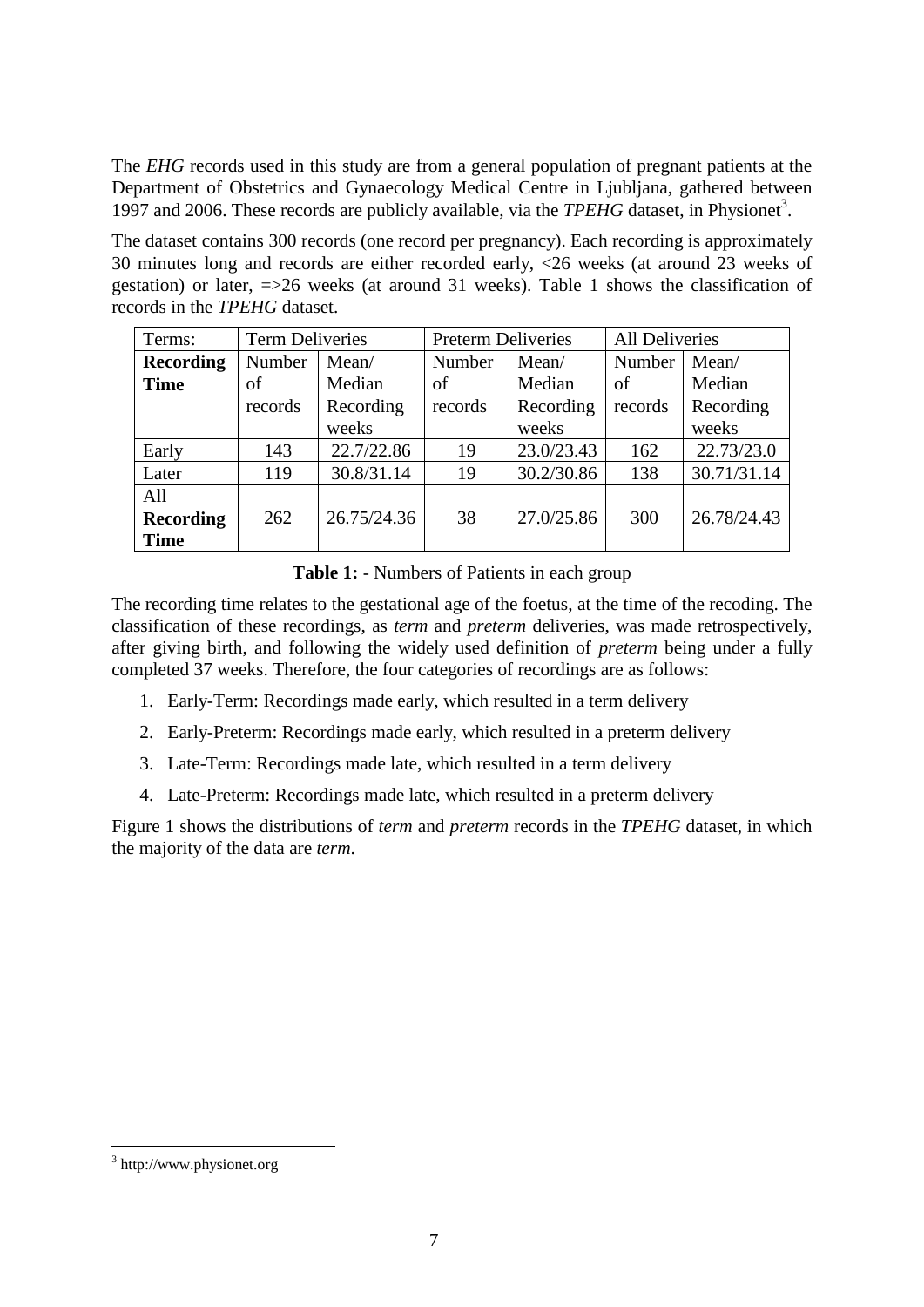

**Figure 1**: Distribution of deliveries in TPEHG dataset

#### **5.1.1 Data Pre-processing**

Each of the records in the *TPEHG* dataset, have a sample frequency of 20Hz. The scanning system used 16-bit resolution, with an amplitude range of  $\pm$  2.5mV. Before sampling took place, an analogue, three-pole, Butterworth filter, was adopted with a 1-5Hz range. Signals were recorded simultaneously through three different channels (Channel 1, Channel 2, and Channel 3), via four electrodes attached to the abdominal surface, with the navel at the symmetrical centre. The first of the four electrodes (E1) was placed 3.5 cm to the left and 3.5 cm above the navel. The second electrode (E2) was placed 3.5 cm to the right and 3.5 cm above the navel. The third (E3) was placed 3.5cm to the right and 3.5 cm below the navel. Finally, the forth electrode (E4) was placed 3.5 cm to the left and 3.5 cm below the navel. The differences in the electrical potentials of the electrodes were recorded to produce the three channels  $(E2-E1 -$  the first channel;  $E2-E3 -$  the second channel; and  $E4-E3 -$  the third channel).

Fele-Zorz *et al.* showed that the 0.3-3Hz filtered signals on *Channel 3* were the best for discriminating between *preterm* and *term* records [28]. The results show that *sensitivities* (true positives – in this instance *preterm* records), produced by several of the classifiers, was higher than those produced when other filters were used [28]. However, there was no appropriate filter to remove unwanted artefacts, such as maternal heart rate. Garfield *et al.*  [27], found in a study of 99 pregnant indiviuals, that 98% of uterine electrical activity occurred in frequencies less than 1 Hz, and that the maternal heart rate (*ECG*) was always higher than 1Hz. Furthermore, 95% of the patients measured, had respiration rates of 0.33 Hz or less. Therefore, the authors considered that a 0.34-1Hz bandpass filter could remove most of the unwanted artefacts. Several other studies have adopted the same filtering scheme [38], [8], [9]. Consequently, in this paper, the raw *Channel 3* signal has been filtered using a 0.34- 1Hz bandpass filter. This is based on an empirical analysis of all channels and filters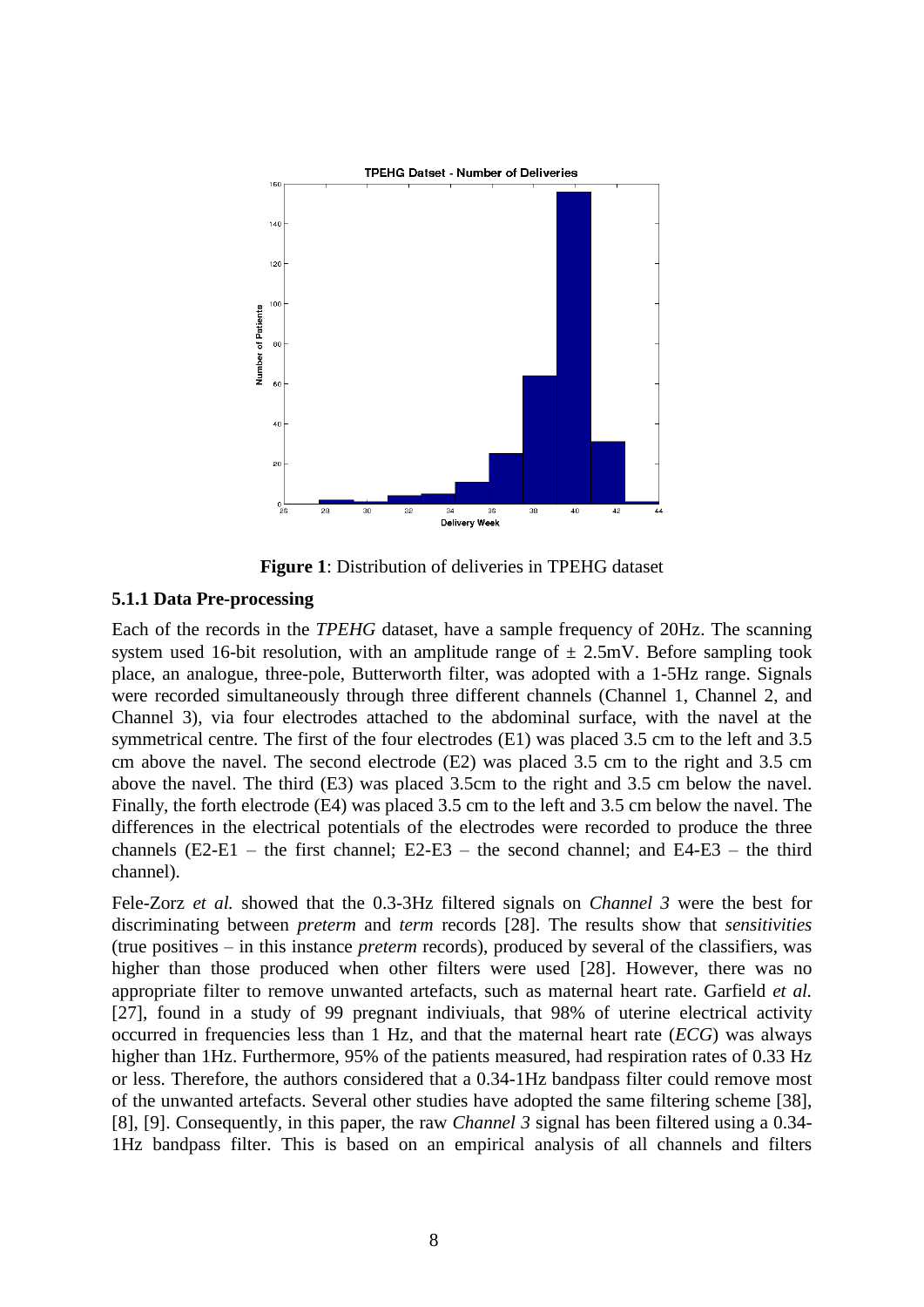described in the literature, where the best results obtained were from the Channel 3 signal using the 0.34-1Hz bandpass filter. This coincides with the findings in [28] and [27].

### **5.1.2 Feature Extraction**

Several feature extraction techniques have been utilized from [28], [39]–[41] to extract features from the raw Channel 3 signals using the 0.34-1Hz filter. Table 2 provides a formal definition for each feature, where,  $x_n$  represents the  $n^{th}$  sample in the *EHG* signals in the segment; *P* represents the *power spectrum* (calculated using the Fast Discrete Fourier Transform), and *N* denotes the length of the *EHG* signal.

| <b>EHG Signal Feature</b> | <b>Mathematic Expression</b>                                                                                         |
|---------------------------|----------------------------------------------------------------------------------------------------------------------|
| Wavelet length            | $WL = \sum_{n=0}^{N-1}  X_n - X_{n-1} $                                                                              |
| Log Detector              | $LOG = e^{1/N\sum_{n=1}^{N}log( x_n )}$                                                                              |
| Root Mean Square          | RMS = $\sqrt{1/N} \sum_{n=1}^{N} x_n^2$                                                                              |
| Variance                  | $VAR = \frac{1}{N} - 1\sum_{n=1}^{N} x_n^2$                                                                          |
| Sample Entropy            | $N-1$<br>$\text{AAC} = \frac{1}{N} \sum_{n=1}^{N}  x_{n+1} - x_n $                                                   |
| Peak Frequency            | f max = $arg(\frac{I_s}{N}max_{i=0}^{N-1}P(i))$                                                                      |
| Median Frequency          | <b>MDF</b><br>m<br><b>fined</b> = $\sum_{i} P_i = \sum_{i} P_i = \frac{1}{2} \sum_{i} P_i$ .<br>$i = \overline{MDF}$ |

**Table 2** Features extracted from raw EHG signals

Using the features defined in Table 2, feature vectors have been generated. The literature reports that *peak frequency*, *median frequency*, *sample entropy*, *root mean squares, Wavelet length of EMG signal, Log Detector of EMG signal,* and *Variance* have the most potential to discriminate between *term* and *preterm* records and as such are used in the evaluations in this paper.

A justification for using these features is based on initial exploratory data analysis (on a larger set of features0 to measure the distributions of different feature values. Candidate features were selected that did not occupy coincident regions of the feature space, to ensure that the classification algorithms can make appropriate distinctions between the two classes. From this selection, correlation analysis was performed on all feature combinations and highly correlated features were removed (above 80%). Using Principle Component Analysis provided strong evidence for the features illustrated in Table 2.

## **5.1.3 Synthetic minority over-sampling**

In a two class balanced dataset the prior probabilities will be equal for each class. This is not the case for the *TPEHG* dataset as there are 262 true negatives (*term* majority class) and 38 true positive values (*preterm* minority class). Classifiers are more sensitive to detecting the majority class and less sensitive to the minority class. This leads to biased classification [1]. Therefore, given a random sample taken from the dataset, the probability of a classifier classifying a pregnant woman as *term* will be much higher (87.3% - 262/300) compared with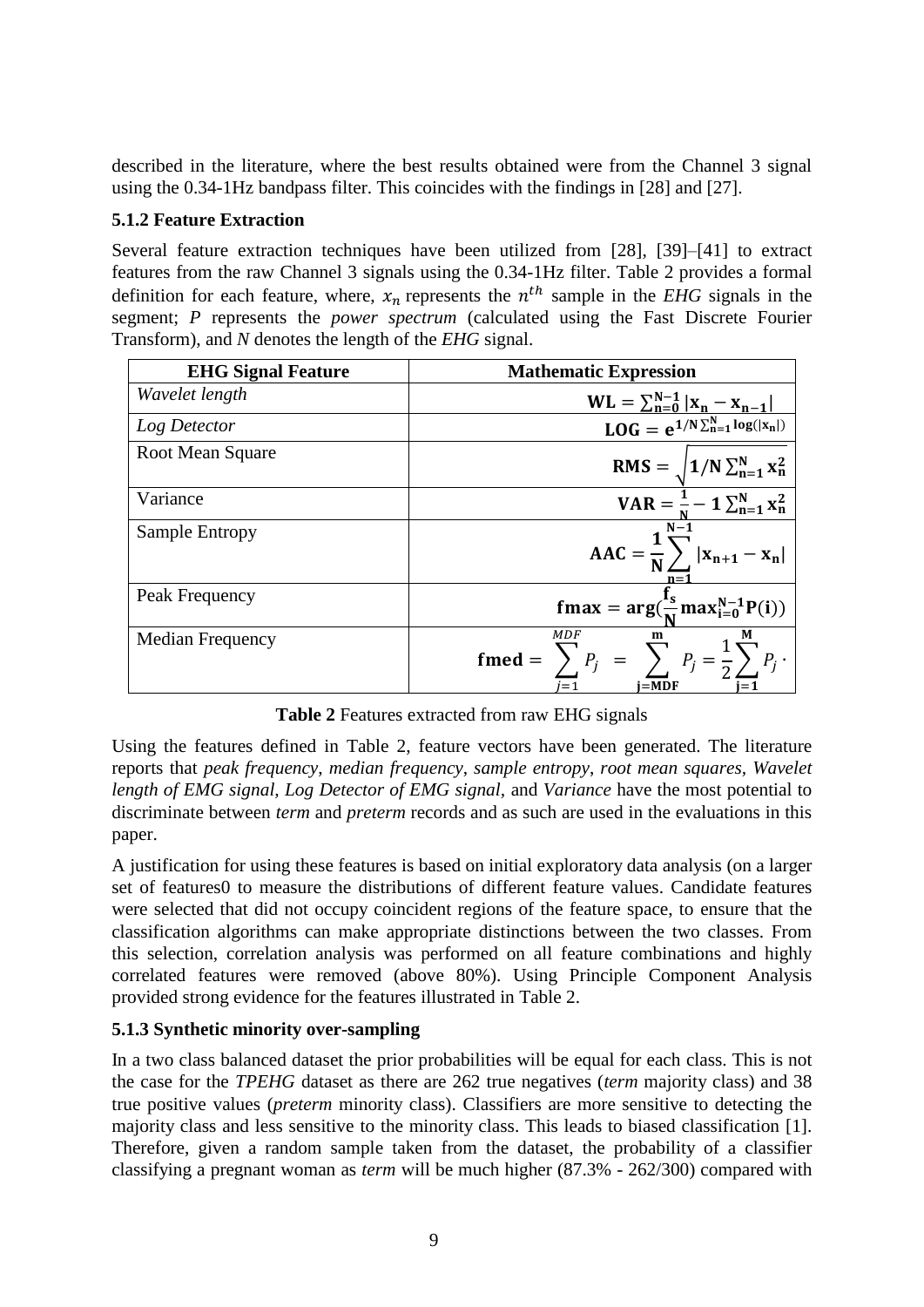the probability of classifying a pregnant woman as *preterm* (12.6% - 38/300). This imposes a higher cost for misclassifying the minority class (predicting that a pregnant woman is likely to deliver full term only to go home and deliver prematurely) than the majority class, (predicting a pregnant woman will deliver preterm only to go deliver at term).

Several studies have shown that the Synthetic Minority Over Sampling Technique (SMOTE) can effectively solve the class skew problem [42]–[48]. Using SMOTE, the minority class (*preterm*) is oversampled using each minority class record, in order to generate new synthetic records along line segments joining the *k* minority class nearest neighbours. This forces the decision region of the minority class to become more general and ensures that the classifier creates larger and less specific decision regions, rather than smaller specific regions. In [49], the authors indicated that this approach is an accepted technique for solving the problems related to unbalanced datasets. Figure 2 shows the distribution of *term* and *preterm* records, using the SMOTE technique.





Figure 2 shows that using the SMOTE technique allows the *term* and *preterm* records to be more balanced, compared with the original *TPEHG* distribution shown in Figure 1.

While not idea, the justification for using an oversampling technique, resides in the fact that the TPEHG dataset does not have enough preterm observations. More importantly, the majority term observations significantly outnumber preterm observations. The dataset was initially down sampled resulting in a dataset that contained 38 term and 38 preterm. However, the results produced by the classifiers was little better than chance. Oversampling the minority observations produced better results as can be seen in this study. There are many techniques for oversampling data, however, the capabilities of SMOTE is well documented in the literature as a viable technique for achieving this.

#### **5.1.4 Classification**

This study evaluates the use of seven advanced artificial neural network classifiers. These are the Back-Propagation Trained Feed-Forward Neural Network Classifier (BPXNC), Levenberg-Marquardt Trained Feed-Forward Neural Network Classifier (LMNC), Perceptron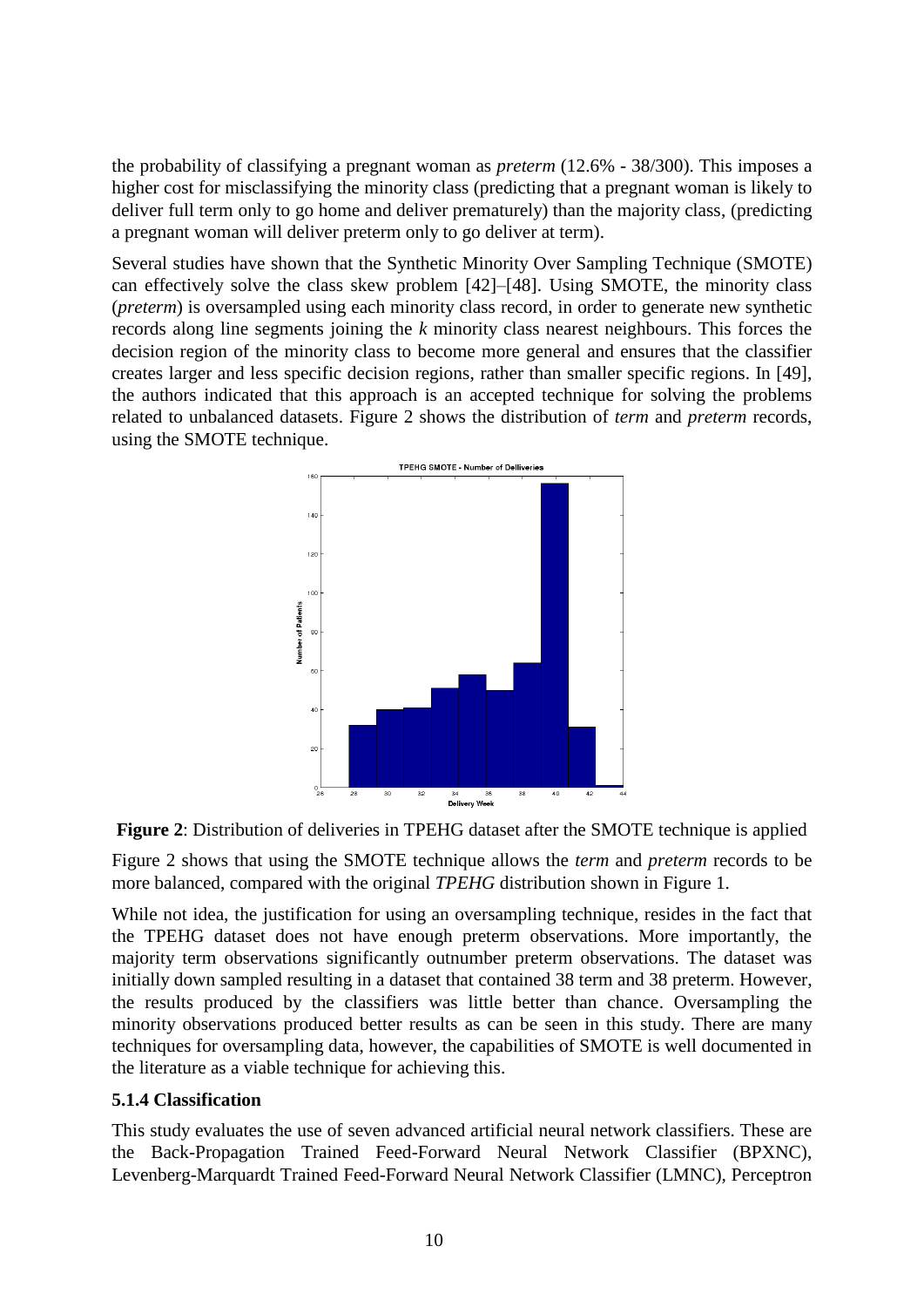Linear Classifier (PERLC), Radial Basis Function Neural Network Classifier (RBNC), Random Neural Network Classifier (RNNC), Voted Perceptron Classifier (VPC) and the Discriminative Restricted Boltzmann Classifier (DRBMC) [50].

The experimental configuration for both the BPXNC and the LMNC classifiers used one hidden layer. Our extensive experiments indicated that five hidden units were a suitable number of hidden units using the Logistic sigmoid activation function. For the PERLC classifier, the number of iterations was set to 100 and the learning rate was 0.1. The weights, as affine mappings, were randomly initialised and updated sequentially. In the case of the RBNC and RNNC classifiers, one hidden layer was used with 60 hidden units. For the VPC classifier, 10 sweeps were performed. Finally, the DRBMC was configured using one hidden layer and five hidden units and was trained with L2 regularisation in which the regularization parameter was set to zero.

The PRTools and Matlab Neural Network Toolboxes were utilised for the implementation of the neural network architectures and experiments were run on an Intel Core i7-2670QM (2.2 GHz) with 6G RAM under Windows 7 Professional.

#### **5.1.5 Evaluation Measures**

In order to determine the overall accuracy of each of the classifiers several validation techniques have been considered. These include *Holdout Cross-validation*, *K-fold Crossvalidation*, *Sensitivities* (proportion of women with *preterm* activity who test positive)*, Specificities* (proportion of women without *preterm* activity who test negative)*, Receiver Operating Curve (ROC)* and *Area Under the Curve (AUC)*.

#### **6. EVALUATION**

This section presents the classification results for *term* and *preterm* delivery records using the TPEHG dataset. The 0.34-1Hz filter on Channel 3 is used with the 80% *holdout* technique and *k-fold* cross-validation. The initial evaluation provides a base line for comparison against all subsequent evaluations, considered in this section.

#### **6.1 Results for 0.34-1Hz TPEHG Filter on Channel 3**

The performance for each classifier is evaluated, using the *sensitivity*, *specificity*, *mean error*, *standard deviation* and *AUC* values with 100 simulations and randomly selected training and testing sets for each simulation.

#### **6.1.1 Classifier Performance**

The first evaluation uses the original *TPEHG* dataset (38 *preterm* and 262 *term*). Table 3, illustrates the mean average values obtained over 100 simulations for the *sensitivity*, *specificity*, and *AUC*.

|              | <b>Sensitivity</b> | <b>Specificity</b> | <b>AUC</b> |
|--------------|--------------------|--------------------|------------|
| Classifier   |                    |                    |            |
| <b>BPXNC</b> | 0.0000             | 0.9987             | 54%        |
| <b>LMNC</b>  | 0.0667             | 0.9519             | 58%        |
| <b>PERLC</b> | 0.1619             | 0.8647             | 57%        |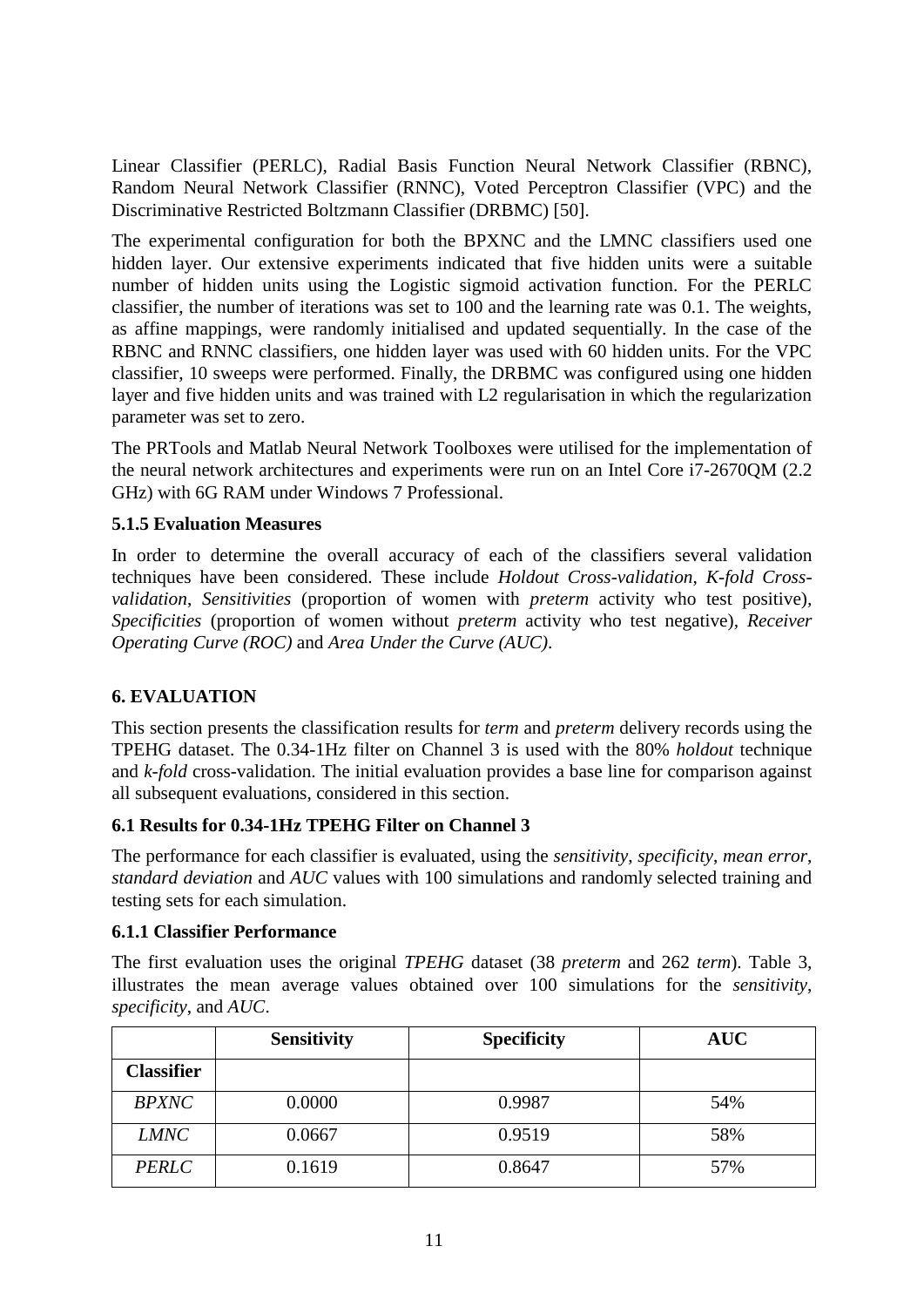| <b>RBNC</b>  | 0.1286 | 0.9622 | 56% |
|--------------|--------|--------|-----|
| RNNC         | 0.0667 | 0.9474 | 56% |
| <b>VPC</b>   | 0.0000 | 1.0000 | 50% |
| <b>DRBMC</b> | 0.0000 | 0.9981 | 58% |

| <b>Table 3:</b> Classifier Performance Results for the 0.34-1Hz Filter |
|------------------------------------------------------------------------|
|------------------------------------------------------------------------|

Table 3 shows that the *sensitivities* (*preterm*), in this initial test, are low for all classifiers. This is expected because there are a limited number of *preterm* records from which the classifiers can learn. Consequently, *specificities* are higher than *sensitivities*. More specifically, there are 31 *preterm* records in the 80% *holdout* training set. This is a limited number of records for the classifier to learn from. Furthermore, the *AUC* indicates that all classifiers failed to generate results higher than 58%. Table 4 shows the results for *k-fold* cross-validation.

|                    | 80% Holdout: 100<br><b>Repetitions</b> |        | Cross Val, 5 Folds, 1<br><b>Repetitions</b> | Cross Val, 5 Folds, 100<br><b>Repetitions</b> |        |
|--------------------|----------------------------------------|--------|---------------------------------------------|-----------------------------------------------|--------|
| <b>Classifiers</b> | Mean Err                               | SD     | Mean Err                                    | Mean Err                                      | SD     |
| <b>BPXNC</b>       | 0.1278                                 | 0.0043 | 0.1333                                      | 0.1309                                        | 0.0042 |
| <b>LMNC</b>        | 0.1602                                 | 0.0331 | 0.1767                                      | 0.1630                                        | 0.0151 |
| <b>PERLC</b>       | 0.2243                                 | 0.1186 | 0.2400                                      | 0.2242                                        | 0.0670 |
| <b>RBNC</b>        | 0.1434                                 | 0.0342 | 0.1333                                      | 0.1366                                        | 0.0081 |
| <b>RNNC</b>        | 0.1641                                 | 0.0363 | 0.1567                                      | 0.1670                                        | 0.0106 |
| <b>VPC</b>         | 0.1267                                 | 0.0000 | 0.1267                                      | 0.1267                                        | 0.0000 |
| <b>DRBMC</b>       | 0.1283                                 | 0.0068 | 0.1267                                      | 0.1271                                        | 0.0015 |

**Table 4:** Cross Validation Results for the 0.34-1Hz Filter

The *k-fold* cross-validation results use five folds and both *one* and *one hundred* repetitions and show that the *k-fold* cross-validation approach does not improve the error rates for most of the classifiers. The lowest error rates could not be improved below the minimum error rate expected, which is 12.67% (38 preterm/300 deliveries).

## **6.1.2 Model Selection**

The Receiver Operator Characteristic (*ROC*) curve shows the cut-off values for the *false negative* and *false positive* rates. Each of the classifiers is represented using the original signals from the *TPEHG* dataset filtered between 0.34-1Hz. Figure 4 indicates that none of the classifiers performed particularly well. The *AUC* values in Table 4 support these findings with very low accuracy values.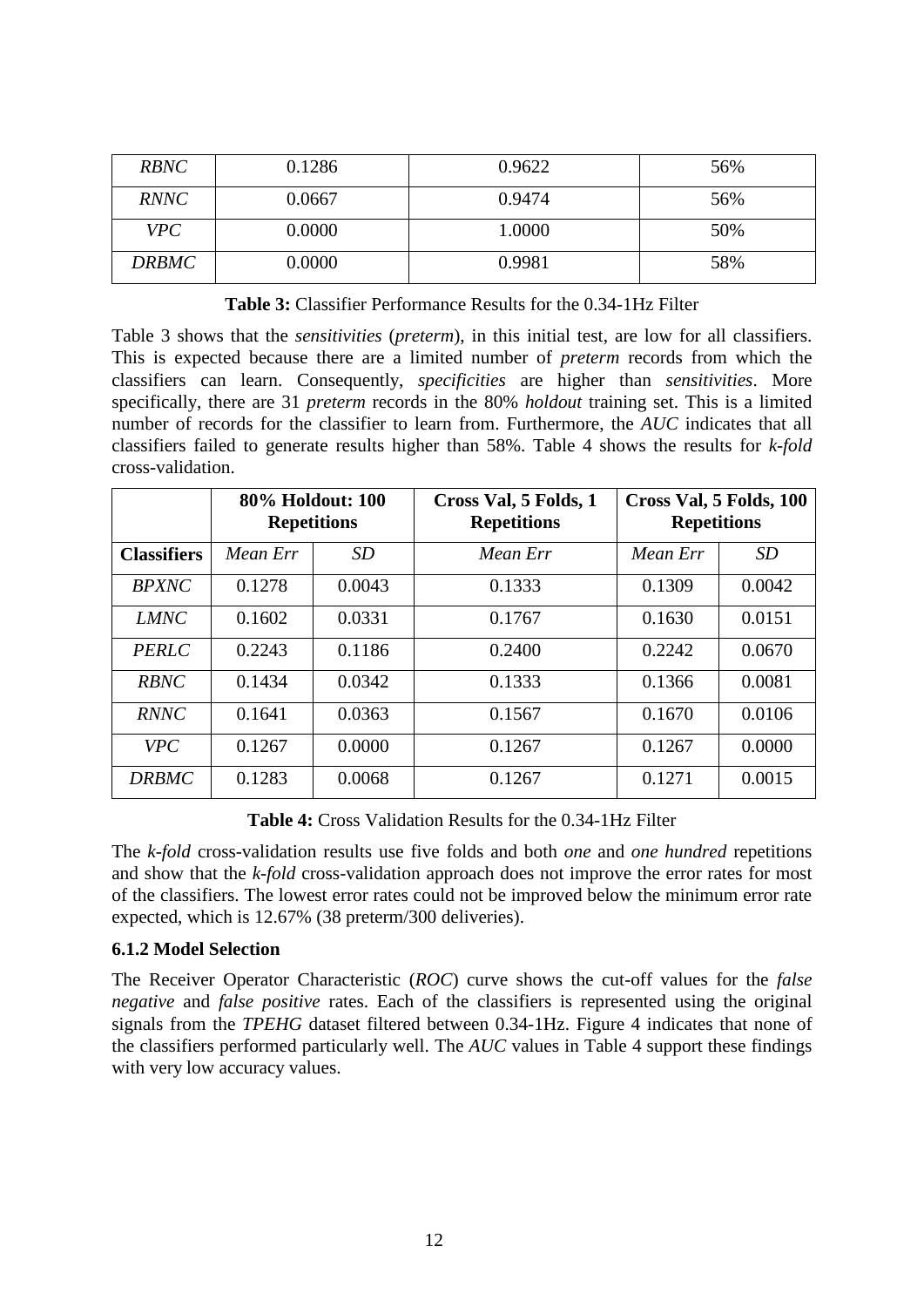

**Figure 4:** Received Operator Curve for the 0.34-1Hz Filter

The poor results indicate that the classification algorithms do not have enough *preterm* records to learn from, in comparison to *term* records. Consequently, *sensitivities* are low while *specificities* are high, which in this study are of lower importance. The main issue, in terms of machine learning, is that the dataset is skewed. Although this problem has not been widely reported in many recent *EHG* studies, imbalanced data is a common machine-learning problem. As such, re-sampling the classes (with the minority class – in this instance *preterm* records) is a conventional way to balance the dataset [38].

## **6.2 Results for 0.34-1Hz TPEHG Filter on Channel 3 Oversampled**

The 38 *preterm* records are re-sampled using the SMOTE technique. The SMOTE algorithm allows a new dataset to be generated that contains an even split between *term* and *preterm* records (262 each) that has been oversampled using the original *preterm* records.

#### **6.2.1 Classifier Performance**

Table 5 illustrates the mean average values obtained over 100 simulations for the *sensitivity*, *specificity*, and *AUC*. As it can be seen, the *sensitivities*, for all of the algorithms, have significantly improved, while *specificities* have decreased. In addition, the *AUC* results also show a significant improvement in accuracy for all of the classifiers. In particular, the *LMNC*  has dramatically improved with an accuracy of 94%.

|              | <b>Sensitivity</b> | <b>Specificity</b> | <b>AUC</b> |
|--------------|--------------------|--------------------|------------|
| Classifier   |                    |                    |            |
| <b>BPXNC</b> | 0.8058             | 0.6269             | 77%        |
| <b>LMNC</b>  | 0.9256             | 0.8763             | 94%        |
| <b>PERLC</b> | 0.5455             | 0.5282             | 57%        |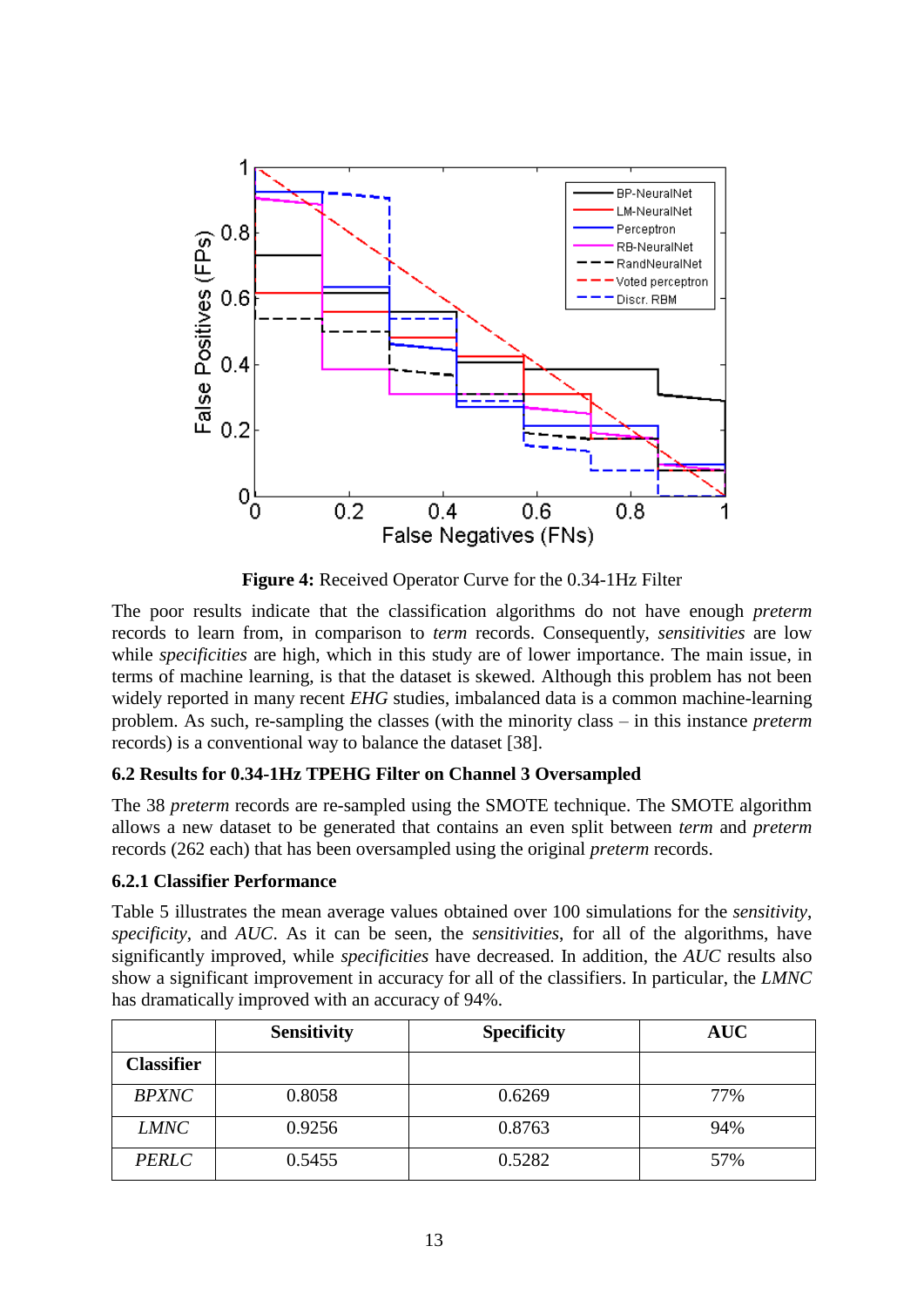| RBNC         | 0.7705 | 0.8872 | 91% |
|--------------|--------|--------|-----|
| RNNC         | 0.8699 | 0.7083 | 84% |
| VPC          | 1.0000 | 0.0000 | 50% |
| <b>DRBMC</b> | 0.5929 | 0.5622 | 58% |

**Table 5:** Classifier Performance Results for the 0.34-1Hz Filter

Table 6 illustrates the resulting mean error rates of the oversampled dataset. As it can be seen, the mean error rates, produced by all of the classifiers, are lower than the crossvalidation mean errors and the expected error rate, which is 262/524, i.e. 50 %. The *LMNC*  produced a mean error of 9.90%, followed by the *RBNC* classifier with a mean error of 17.12%.

|                    | 80% Holdout: 100<br><b>Repetitions</b> |        | Cross Val, 5 Folds, 1<br><b>Repetitions</b> | Cross Val, 5 Folds, 100<br><b>Repetitions</b> |           |
|--------------------|----------------------------------------|--------|---------------------------------------------|-----------------------------------------------|-----------|
| <b>Classifiers</b> | Mean Err                               | SD     | Mean Err                                    | Mean Err                                      | <b>SD</b> |
| <b>BPXNC</b>       | 0.2837                                 | 0.0955 | 0.3015                                      | 0.2672                                        | 0.0295    |
| <b>LMNC</b>        | 0.0990                                 | 0.0331 | 0.1088                                      | 0.0999                                        | 0.0211    |
| <b>PERLC</b>       | 0.4631                                 | 0.0462 | 0.4332                                      | 0.4469                                        | 0.0263    |
| <b>RBNC</b>        | 0.1712                                 | 0.0361 | 0.1870                                      | 0.1776                                        | 0.0099    |
| <b>RNNC</b>        | 0.2109                                 | 0.0410 | 0.2176                                      | 0.2148                                        | 0.0205    |
| <b>VPC</b>         | 0.5000                                 | 0.0000 | 0.5000                                      | 0.4996                                        | 0.0021    |
| <b>DRBMC</b>       | 0.4224                                 | 0.0506 | 0.4141                                      | 0.4167                                        | 0.0052    |

**Table 6:** Cross Validation Results for the 0.34-1Hz Filter

The *k-fold* cross-validation results, using five folds and both *one* and *one hundred* repetitions show that the *k-fold* cross-validation approach improved the error rates, for some classifiers. Furthermore, the lowest error rates are significantly lower than the expected 50% error rate for several of the classifiers.

## **6.2.2 Model Selection**

Again, the *ROC* curve (see Figure 5) illustrates the cut-off values for the false-negative and false-positive rates. Compared to Figure 4, there is a noticeable improvement in the accuracy of several classifiers. The values in Table 5 support these findings with the *LMNC*, *RBNC* and the *RNNC* producing the highest *AUC*, *Sensitivity*, and *Specificity* values.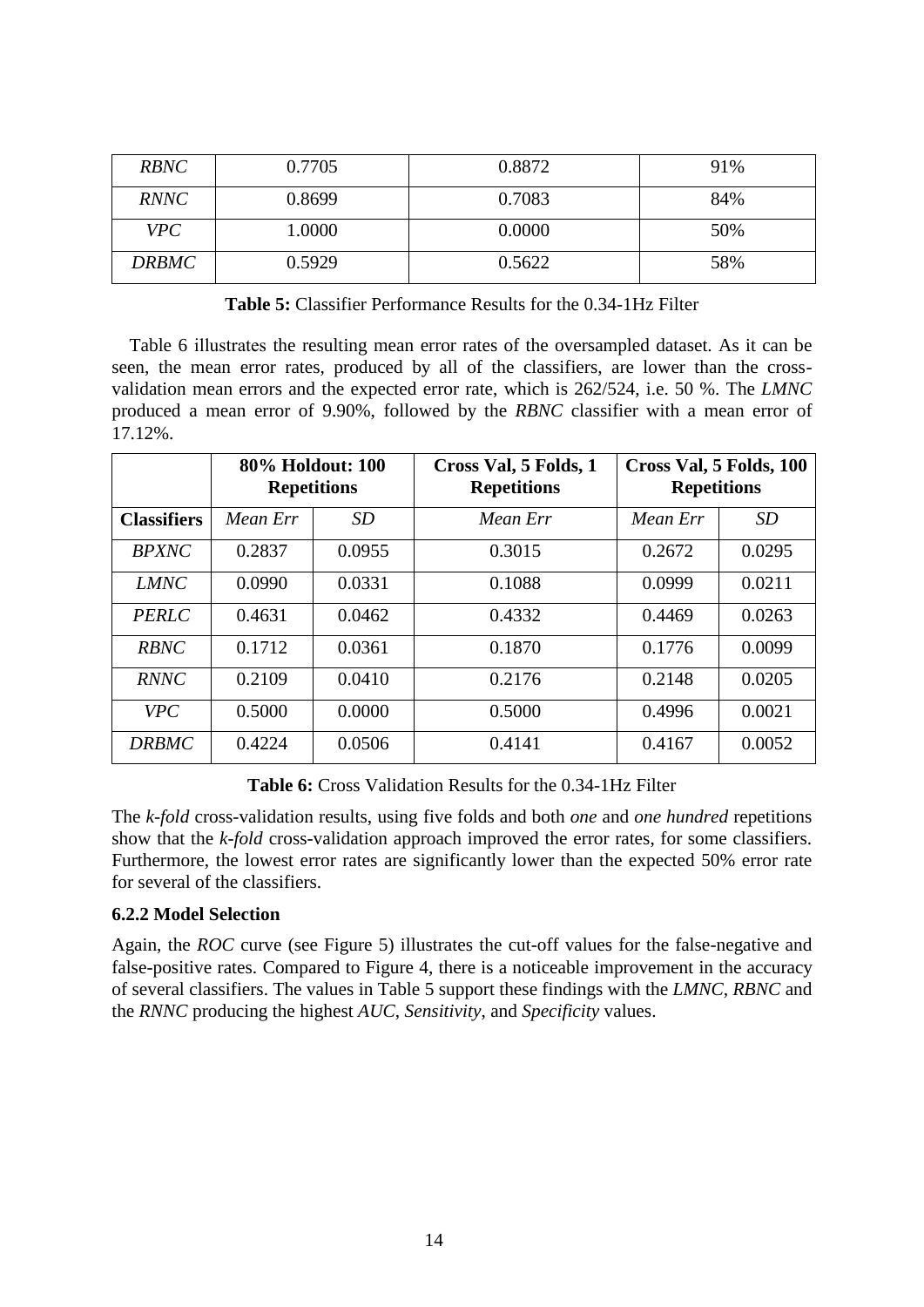

**Figure 5:** Received Operator Curve for the 0.34-1Hz Filter

The results illustrate that using machine learning techniques are encouraging. Within a wider context, this approach could utilise real-life pregnancy data to predict, with high confidence, whether an expectant mother is likely to have a premature birth or proceed to full term.

#### **7. DISCUSSION**

The study in this paper has focused on discriminating between *preterm* and *term* EHG records across a group of 300 subjects. The classifiers are trained using 300 patients, and therefore, classification is generalised across the whole population in the TPEHG database. To achieve this, features from the raw EHG signals were used. In the initial classification results, all the features were used from the original unbalanced dataset (38 *term* and 262 *preterm*). This approach produced relatively poor results, with the LMNC classifier producing the best results, with 6.67% for *Sensitivity*, 95.19% for *Specificity*, 58% for the *AUC*, and a 16.02% global error. These results are expected given that machine-learning algorithms do not perform particularly well on unbalanced datasets. The classifiers were simply classifying by minimising the probability of error, in the absence of sufficient evidence to help them to classify otherwise. It appeared as though most of the classifiers were classifying according to the prior probabilities of the classes, in order to minimise the error.

Using and oversampled version of the dataset, improvements have been noticed in all of the classifiers with particularly good results achieved by the LMNC and RBNC classifiers, with accuracies of 94% and 91% respectively. The *MLP* network trained by the Levenberg-Marquartdt classifier produced the best results with 94%. This training algorithm approximates Newton's method of least squares optimization and is an efficient learning algorithm, especially when applied to neural networks that have a few hundred weights. However, the efficiency of the algorithm is compromised by high computational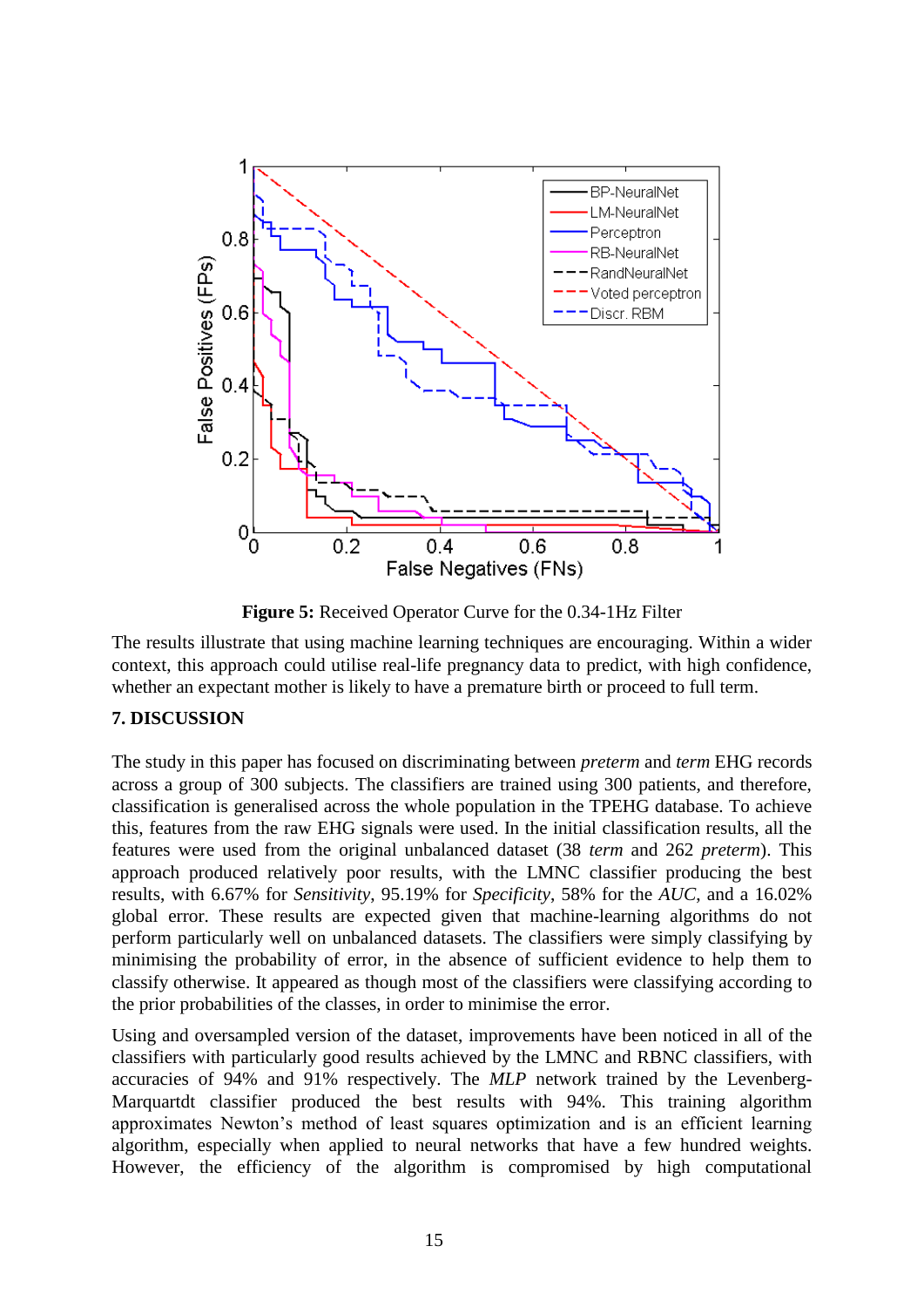requirements. In the case of the *RBNC* network, the good results produced can be directly attributed to the properties of this kind of network, which is an effective multi-dimensional structure that can provide an alternative to polynomial values.

The simulation results have also shown that the random neural network's ability to classify *term* and *preterm* records is good, with an accuracy of 84%. This is a recurrent neural network model, which is inspired by the spiking behaviour of biological neuronal networks. As the problem domain of this paper is related to classification, rather than prediction, the use of recurring links has no effect on the decision of the classification. Hence, we believe that the *RNNC* did not generate the highest classification values. This is despite the fact that random neural networks are universal approximators for bounded continuous functions.

The results also indicate that the SMOTE oversampling algorithm did not significantly affect the accuracy of the *DRBMC* or *VPC* classifiers. This is reasonable since *DRBMCs* are usually used for feature extraction and initialization procedures for other neural networks architectures rather than standalone classifiers.

A concluding remark to note from the results is that while 80% holdout classification does produce smaller errors than cross-validation, the average error increases for almost all of the classifiers. In addition, using SMOTE the minimum error (LMNC classifier) decreased (from 16.2% to 9.90%), but the variance increased. This is equivalent to saying that the uncertainty of classifiers is increased.

### **8. CONCLUSIONS AND FUTURE WORK**

Within a supervised-learning paradigm, this paper utilises EHG signals to classify *term* and *preterm* records. Most of the previous work in this area has focused on detecting preterm activity. In this paper however, the focus has been on assessing the use of artificial neural networks for ambulatory monitoring of patients with an unclear diagnosis and underlying problems that manifest as preterm activity using uterine electromyography data.

A rigorous, methodical, approach to data pre-processing was undertaken and features were extracted from the raw EHG signals using several formal feature extraction techniques. In the first evaluation, the feature space extracted from the original TPEHG dataset was used to train seven classifiers. The highest *AUC* value of 58% was obtained by the LMNC and DRBMC classifiers, with very low *sensitivity* and very high *specificity* values. In the second evaluation, oversampling the minority class allowed the distribution between the two classes (*term* and *preterm*) to be more balanced. This technique significantly improved the results, with a maximum *AUC* value of 94%, a *sensitivity* value of 92.56%, a *specificity* value of 87.63%, and a global error of 9.9% was achieved.

Despite these encouraging results, more in-depth research is still required. For example, regression analysis, using a larger number of classes, would be interesting. This would help to predict the expected delivery, in terms of the number of days or weeks, not just whether a woman is likely to deliver *term* or *preterm*. In addition, more advanced classification algorithms, and techniques, will be considered, including advanced Artificial Neural Network architectures, such as higher order and spiking neural networks. The investigation, and comparison, of features, such as fractal dimension and cepstrum analysis, autocorrelation zero crossing and correlation dimension, has also not been performed. Future work will investigate these techniques in a head-to-head comparison, with linear methods.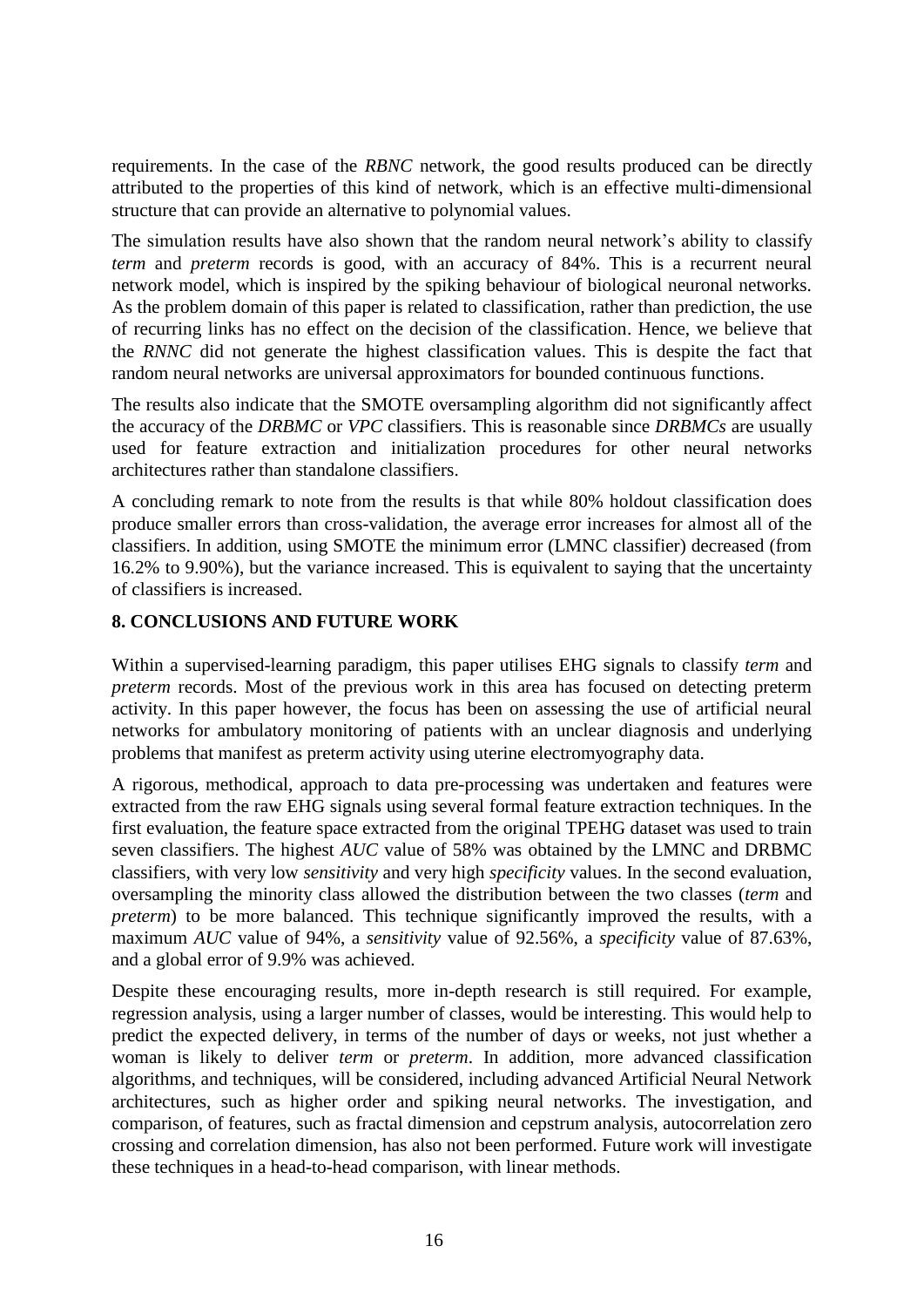Overall, the study demonstrates that artificial neural network classification algorithms provide an interesting line of enquiry for separating *term* and *preterm* delivery records.

#### **REFERENCES**

- [1] WHO, "Born too soon: The Global Action Report on Preterm Birth," 2012.
- [2] P. N. Baker and L. Kenny, *Obstetrics by Ten Teachers*, 19th ed. Hodder Arnold, 2011, p. 436.
- [3] A. Greenough, "Long Term Respiratory Outcomes of very Premature Birth (<32 weeks)," *Semin Fetal Neonatal Med.*, vol. 17, no. 2, pp. 73–76, 2012.
- [4] L. J. Mangham, S. Petrou, L. W. Doyle, E. S. Draper, and N. Marlow, "The Cost of Preterm Birth Throughout Childhood in England and Wales," *Pediatrics2*, vol. 123, no. 2, pp. 312–327, 2009.
- [5] R. Rattihalli, L. Smith, and D. Field, "Prevention of preterm births: are we looking in the wrong place?," *Ed. Arch. Dis. childhood. Fetal an dneonatal*, vol. 97, no. 3, pp. 160–1, 2012.
- [6] R. L. Goldenberg, J. F. Culhane, J. D. Iams, and R. Romero, "Epidemiology and causes of preterm birth," *Lancet*, vol. 371, no. 9606, pp. 75–84, 2008.
- [7] M. Doret, "Uterine Electromyograpy Characteristics for early Diagnosis of Mifepristone-induced Preterm Labour," *Obstet. Gynecol.*, vol. 105, no. 4, pp. 822–30, 2005.
- [8] B. Moslem, M. Khalil, M. O. Diab, A. Chkeir, and C. Marque, "A Multisensor Data Fusion Approach for Improving the Classification Accuracy of Uterine EMG Signals," in *Electronics, Circuits and Systems (ICECS), 2011 18th IEEE International Conference on 11th-14th Dec*, 2011, no. Mv, pp. 93–96.
- [9] B. Moslem, M. Khalil, M. O. Diab, and C. Marque, "Classification of multichannel uterine EMG signals by using a weighted majority voting decision fusion rule," in *2012 16th IEEE Mediterranean Electrotechnical Conference - 25th-28th March*, 2012, pp. 331–334.
- [10] B. Moslem, M. Khalil, and M. Diab, "Combining multiple support vector machines for boosting the classification accuracy of uterine EMG signals," in *Electronics, Circuits and Systems (ICECS), 2011 18th IEEE International Conference on 11th-14th Dec*, 2011, no. Mv, pp. 631–634.
- [11] B. Moslem, B. Karlsson, M. O. Diab, M. Khalil, and C. Marque, "Classification" Performance of the Frequency-Related Parameters Derived from Uterine EMG Signals," in *International Conference of the IEEE Engineering in Medicine and Biology Society*, 2011, pp. 3371–4.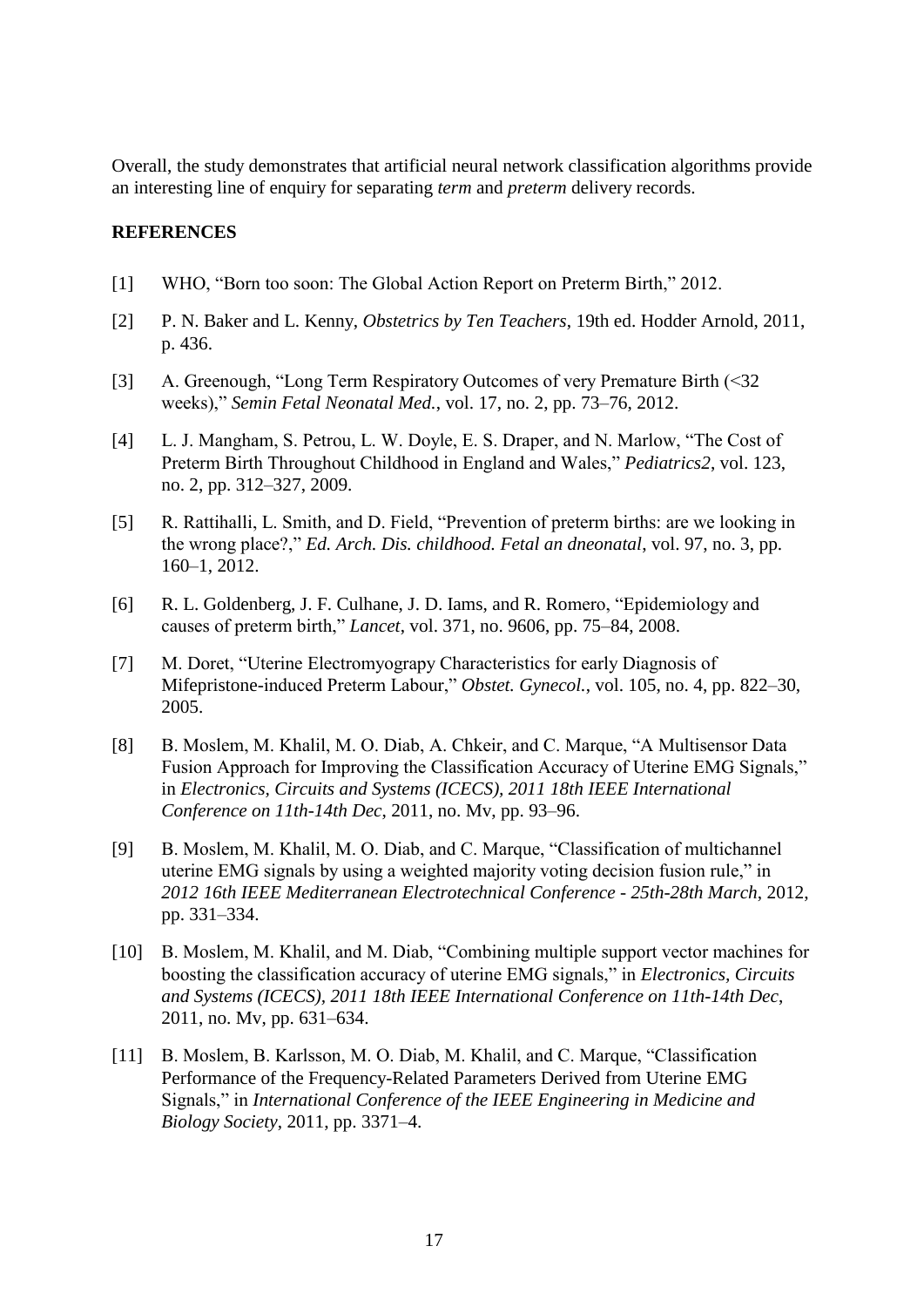- [12] B. Moslem, M. O. Diab, M. Khalil, and C. Marque, "Classification of multichannel uterine EMG signals by using unsupervised competitive learning," in *IEEE Workshop on Signal Processing Systems*, 2011, pp. 267–272.
- [13] B. Moslem, M. O. Diab, C. Marque, and M. Khalil, "Classification of multichannel Uterine EMG Signals," in *IEEE International Conference on Engineering in Medicine and Biology Society*, 2011, pp. 2602–5.
- [14] C. Rabotti, M. Mischi, S. G. Oei, and J. W. M. Bergmans, "Noninvasive estimation of the electrohysterographic action-potential conduction velocity.," *IEEE Trans. Biomed. Eng.*, vol. 57, no. 9, pp. 2178–87, 2010.
- [15] C. Buhimschi, M. B. Boyle, and R. E. Garfield, "Electrical activity of the human uterus during pregnancy as recorded from the abdominal surface," *Obstet. Gynecol.*, vol. 90, no. 1, pp. 102–111, 1997.
- [16] W. J. Lammers, "The Electrical Activities of the Uterus During Pregnancy," *Reprod. Sci.*, vol. 20, no. 2, pp. 182–9, 2013.
- [17] R. E. Garfield and W. L. Maner, "Physiology and Electrical Activity of Uterine Contractions," *Semin. Cell Dev. Biol.*, vol. 18, no. 3, pp. 289–95, 2007.
- [18] J. Gondry, C. Marque, J. Duchene, and D. Cabrol, "Electrohysterography during Pregnancy: Preliminary Report," *Biomed. Instrum. Technol. Adv. Med. Instrum.*, vol. 27, no. 4, pp. 318–324, 1993.
- [19] M. Lucovnik, W. L. Maner, L. R. Chambliss, R. Blumrick, J. Balducci, Z. Novak-Antolic, and R. E. Garfield, "Noninvasive uterine electromyography for prediction of preterm delivery.," *Am. J. Obstet. Gynecol.*, vol. 204, no. 3, pp. 228.e1–10, Mar. 2011.
- [20] H. Leman, C. Marque, and J. Gondry, "Use of the electrohysterogram signal for characterization of contractions during pregnancy.," *IEEE Trans. Biomed. Eng.*, vol. 46, no. 10, pp. 1222–9, Oct. 1999.
- [21] I. Verdenik, M. Pajntar, and B. Leskosek, "Uterine electrical activity as predictor of preterm birth in women with preterm contractions.," *Eur. J. Obstet. Gynecol. Reprod. Biol.*, vol. 95, no. 2, pp. 149–53, Apr. 2001.
- [22] W. L. Maner, R. E. Garfield, H. Maul, G. Olson, and G. Saade, "Predicting term and preterm delivery with transabdominal uterine electromyography," *Obstet. Gynecol.*, vol. 101, no. 6, pp. 1254–1260, Jun. 2003.
- [23] C. K. Marque, J. Terrien, S. Rihana, and G. Germain, "Preterm labour detection by use of a biophysical marker: the uterine electrical activity.," *BMC Pregnancy Childbirth*, vol. 7 Suppl 1, p. S5, Jan. 2007.
- [24] W. L. Maner and R. E. Garfield, "Identification of human term and preterm labor using artificial neural networks on uterine electromyography data.," *Ann. Biomed. Eng.*, vol. 35, no. 3, pp. 465–73, Mar. 2007.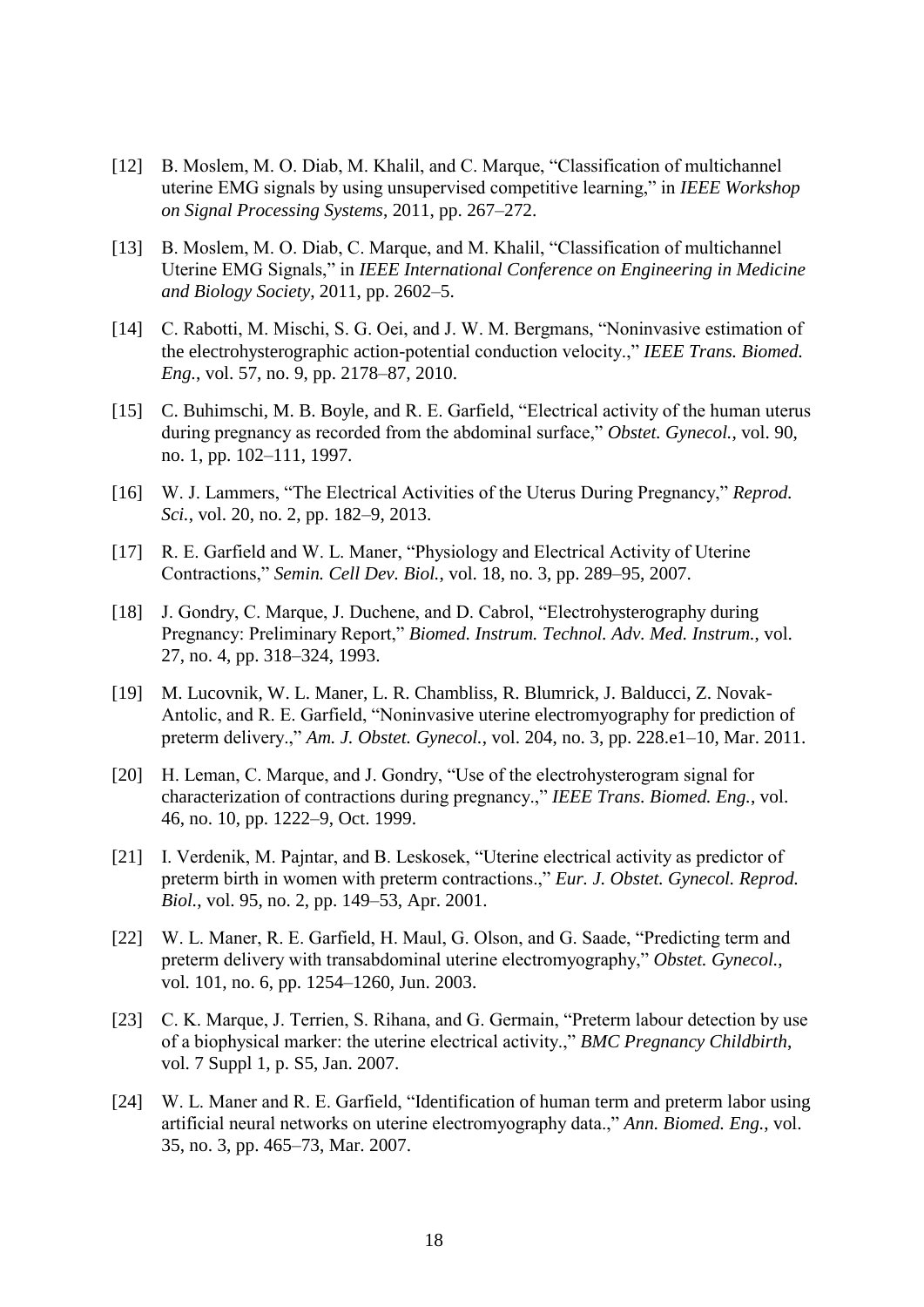- [25] M. P. G. . M. P. G. C. Vinken, C. Rabotti, M. Mischi, and S. G. Oei, "Accuracy of frequency-related parameters of the electrohysterogram for predicting preterm delivery.," *Obstet. Gynecol. Surv.*, vol. 64, no. 8, p. 529, Feb. 2009.
- [26] C. Buhimschi, M. B. Boyle, G. R. Saade, and R. E. Garfield, "Uterine activity during pregnancy and labor assessed by simultaneous recordings from the myometrium and abdominal surface in the rat.," *Am. J. Obstet. Gynecol.*, vol. 178, no. 4, pp. 811–22, Apr. 1998.
- [27] R. E. Garfiled, W. L. Maner, H. Maul, and G. R. Saade, "Use of Uterine EMG and cerical LIF in Monitoring Pregnant Patients," *BJOG An Int. J. Obstet. Gynaecol.*, vol. 112, pp. 103–8, 2005.
- [28] G. Fele-Žorž, G. Kavšek, Z. Novak-Antolič, and F. Jager, "A comparison of various linear and non-linear signal processing techniques to separate uterine EMG records of term and pre-term delivery groups.," *Med. Biol. Eng. Comput.*, vol. 46, no. 9, pp. 911– 22, Sep. 2008.
- [29] C. Buhimschi and R. E. Garfield, "Uterine contractility as assessed by abdominal surface recording of electromyographic activity in rats during pregnancy.," *Am. J. Obstet. Gynecol.*, vol. 174, no. 2, pp. 744–53, Feb. 1996.
- [30] M. Hassan, J. Terrien, C. Marque, and B. Karlsson, "Comparison between Approximate Entropy, Correntropy and Time Reversibility: Application to Uterine Electromyogram Signals," *Med. Eng. Phys.*, vol. 33, no. 8, pp. 980–6, 2011.
- [31] J. S. Richman and J. R. Moorman, "Physiological time-series analysis using approximate entropy and sample entropy," *Am. J. Physiol. - Hear. Circ. Physiol.*, vol. 278: H2039, no. 6, 2000.
- [32] A. Phinyomark, P. Phukpattaranont, and C. Limsakul, "Feature Reduction and Selection for EMG Signal Classification," *Expert Syst. Appl.*, vol. 39, no. 8, pp. 7420– 7431, 2012.
- [33] C. J. Miller, "Real-Time Feature Extraction and Classification of Prehensile EMG Signals," 2008.
- [34] E. Charniak, "Bayesian Networks without Tears," *AI Mag.*, vol. 12, no. 4, pp. 50–63, 1991.
- [35] S. Baghamoradi, M. Naji, and H. Aryadoost, "Evaluation of cepstral analysis of EHG signals to prediction of preterm labor," in *18th Iranian Conference on Biomedical Engineering*, 2011, no. December, pp. 1–3.
- [36] H. Al-Askar, L. Moores, and B. Street, "The Application of Self-Organised Network Inspired by Immune Algorithm for Prediction of Preterm Deliveries from EHG Signals," *cms.livjm.ac.uk*, 2013.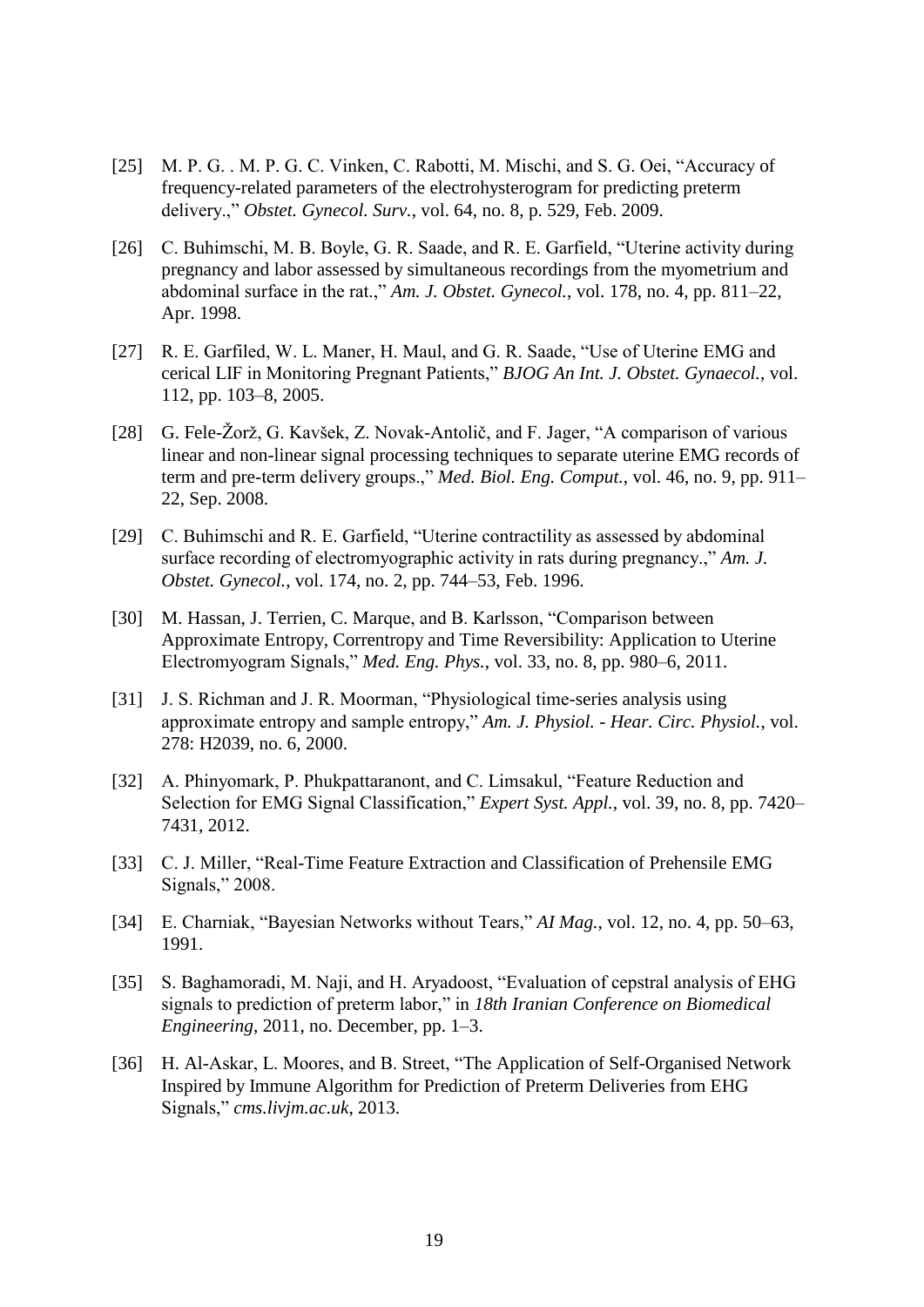- [37] M. O. Diab, C. Marque, and M. A. Khalil, "Classification for Uterine EMG Signals : Comparison Between AR Model and Statistical Classification Method," *Int. J. Comput. Cogn.*, vol. 5, no. 1, pp. 8–14, 2007.
- [38] L. Tong, Y. Change, and S. Lin, "Determining the optimal re-sampling strategy for a classification model with imbalanced data using design of experiments and response surface methodologies," *Expert Syst. Appl.*, vol. 38, no. 4, pp. 4222–4227, 2011.
- [39] C. L. and P. P. Angkoon Phinyomark, "A Novel Feature Extraction for Robust EMG Pattern Recognition," *J. Comput.*, vol. 1, no. 1, pp. 71–79, 2009.
- [40] C. L. Phinyomark, A. Nuidod, P. Phukpattaranont, "Feature Extraction and Reduction of Wavelet Transform Coefficients for EMG Pattern Classification.," *Electron. Electr. Eng.*, vol. 6, no. 6, 2012.
- [41] G. Fele-Zorz, G. Kavsek, Z. Novak-Antolic, and F. Jager, "A comparison of various linear and non-linear signal processing techniques to separate uterine EMG records of term and pre-term delivery groups.," *Med. Biol. Eng. Comput.*, vol. 46, no. 9, pp. 911– 22, Sep. 2008.
- [42] L. M. Taft, R. S. Evans, C. r. Shyu, M. J. Egger, N. Chawla, J. A. Mitchell, S. N. Thornton, B. Bray, and M. Varner, "Countering imbalanced datasets to improve adverse drug event predictive models in labor and delivery," *J. Biomed. Informatics2*, vol. 42, no. 2, pp. 356–364, 9AD.
- [43] T. Sun, R. Zhang, J. Wang, X. Li, and X. Guo, "Computer-Aided Diagnosis for Early-Stage Lung Cancer Based on Longitudinal and Balanced Data," *PLoS One*, vol. 8, no. 5, p. e63559, 2013.
- [44] W. Lin and J. J. Chen, "Class-imbalanced classifiers for high-dimensional data," *Brief. Bioinform.*, vol. 14, no. 1, pp. 13–26, 2013.
- [45] T. Sun, R. Zhang, J. Wang, X. Li, and X. Guo, "Computer-Aided Diagnosis for Early-Stage Lung Cancer Based on Longitudal and Balanced Data," *PLoS One*, vol. 8, no. 5, p. e63559, 2013.
- [46] J. Nahar, T. Imam, K. S. Tickle, A. B. M. Shawkat Ali, and Y. P. Chen, "Computational Intelligence for Microarray Data and Biomedical Image Analysis for the Early Diagnosis of Breast Cancer," *Expert Syst. Appl.*, vol. 39, no. 16, pp. 12371– 12377, 2012.
- [47] R. Blagus and L. Lusa, "SMOTE for High-Dimensional Class-Imbalanced Data," *BMC Bioinformatics*, vol. 14, no. 106, 2013.
- [48] Y. Wang, M. Simon, P. Bonde, B. U. Harris, J. J. Teuteberg, R. L. Kormos, and J. F. Antaki, "Prognosis of Right Ventricular Failure in Patients with Left Ventricular Assist Device Based on Decision Tree with SMOTE," *Trans. Inf. Technol. Biomed.*, vol. 16, no. 3, 2012.